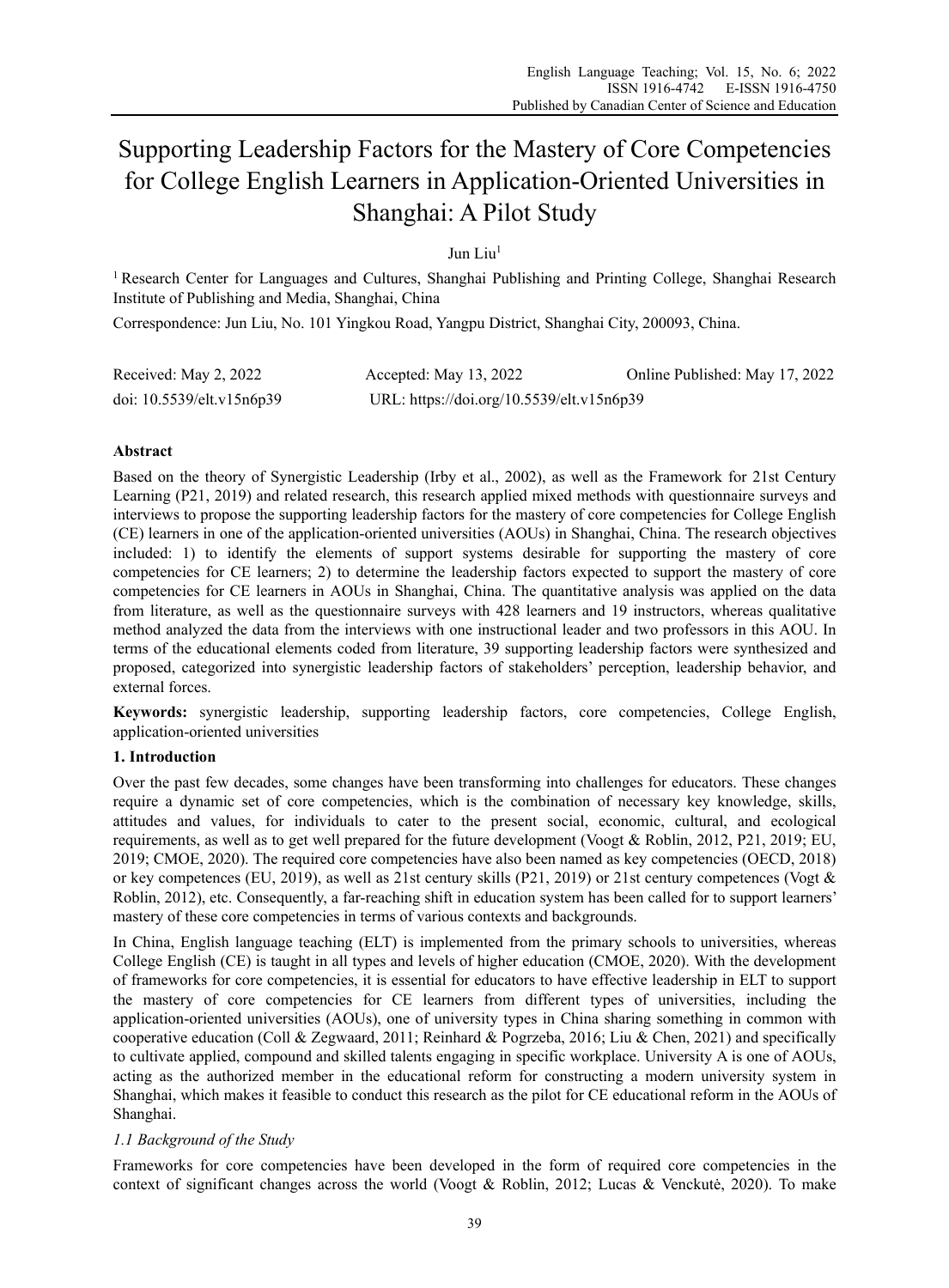learners successful in today's world and well-prepared for the future life and work, education systems must be adapted to equipping them with such higher level of competencies (WEF, 2020) as critical thinking, problem-solving, collaboration, creativity, computational thinking, communication, learning to learn (P21, 2019; EU, 2019; OECD, 2018; WEF, 2020; Lucas & Venckutė, 2020; CMOE, 2020), etc. In recent five years, several frameworks have been revised and increasingly adopted as the helpful tools for policy makers, education providers and learners regionally or internationally. With these frameworks, some organizations and researchers have attempted to promote the integration of these competencies into the learning process, thus to frame the support systems in the meantime.

In the second half of the 2010s, developing the framework for core competencies attracted overwhelming attention in the education field of China (Wang, 2019; Wei et al., 2020). In 2020, China officially issued the National College English Teaching Requirements (2020), which proposes that CE teaching consist of three levels, i.e. fundamental, advanced, and extended levels, with three sets of courses, i.e. EGP (English for general purposes), ESP (English for specific purposes), and Intercultural Communication; and encourages that the universities or colleges select one of the three levels to start with the CE teaching and self-design the CE learning objectives based on learners' previous learning experience and the teaching contexts. Basically, the competencies included in the requirements (CMOE, 2020) are divided into four domains: 1) language competencies, focusing on the English communication competencies, especially the ESP communication skills, applied in the professional learning, social life and future career; 2) cultural competencies, focusing on the intercultural competencies; 3) thinking competencies, focusing on the critical thinking; and 4) learning competencies, focusing on the self-directed learning.

#### *1.2 Research Objectives*

The following objectives were expected to be achieved:

- 1) to identify the educational elements likely to support the mastery of core competencies for CE learners;
- 2) to propose the leadership factors expected to support the mastery of core competencies for CE learners in AOUs in Shanghai, China;

# **2. Literature Review**

#### *2.1 Synergistic Leadership Factors*

Synergistic leadership (Irby et al., 2002) was originally developed with the intention of including the voice from female in leadership to promote equity and to obtain the social justice (Brown & Irby, 1995). As Irby et al. (2000, 2002) analyzed, the Synergistic Leadership Theory emphasized that female' leadership behaviors may be influenced by other leadership factors of external forces, organizational structures, or perceptions in a different way from those of males. From their perspective, all these factors are at the respective apexes of a tetrahedron in six pairs, connecting each other directly (e.g. the direct connection between the organizational structure and the leadership behavior or the external forces), or indirectly (e.g. the indirect connection between the organizational structure and the beliefs, attitudes, and values). No matter directly or indirectly connected, all the four stellar points (factors) of the tetrahedron are interactive one another.

Some researchers have conducted studies to validate the Synergistic Leadership Theory and generalized it to both male and female leaders. Taking Holtkamp et al. (2007) as an example, they applied quantitative method to conduct two confirmatory factor analyses on the data gathered from the Organizational and Leadership Effectiveness Inventory (Irby et al., 2000), validating the constructs of the Synergistic Leadership. The theory itself was developed by means of qualitative method. Therefore, the validation via empirical research guaranteed the implementation of the theory and generalized it to all the leaders, not just giving consideration to females in leadership.

#### *2.2 Learning Frameworks for Core Competencies*

The research on the learning frameworks for core competencies and the implementation was originated in linguist Chomsky's syntax theory (1969). From 1970 to 1990, the term "competence/competency" was applied in the theory and practice of language teaching, management, leadership, etc. Between 1990 and 2010, the research on core competencies came to a booming era in the education field. As EU (2006) summarized and defined in details, competences or competencies were extended to a combination of knowledge (including the established concepts, facts, figures, ideas and theories), skills (the abilities to put processes and existing knowledge in effect), and attitudes (disposition and mindset). Since the beginning of 2010, the sustainable development of the systematic frameworks and the implementation in curriculum or disciplines have facilitated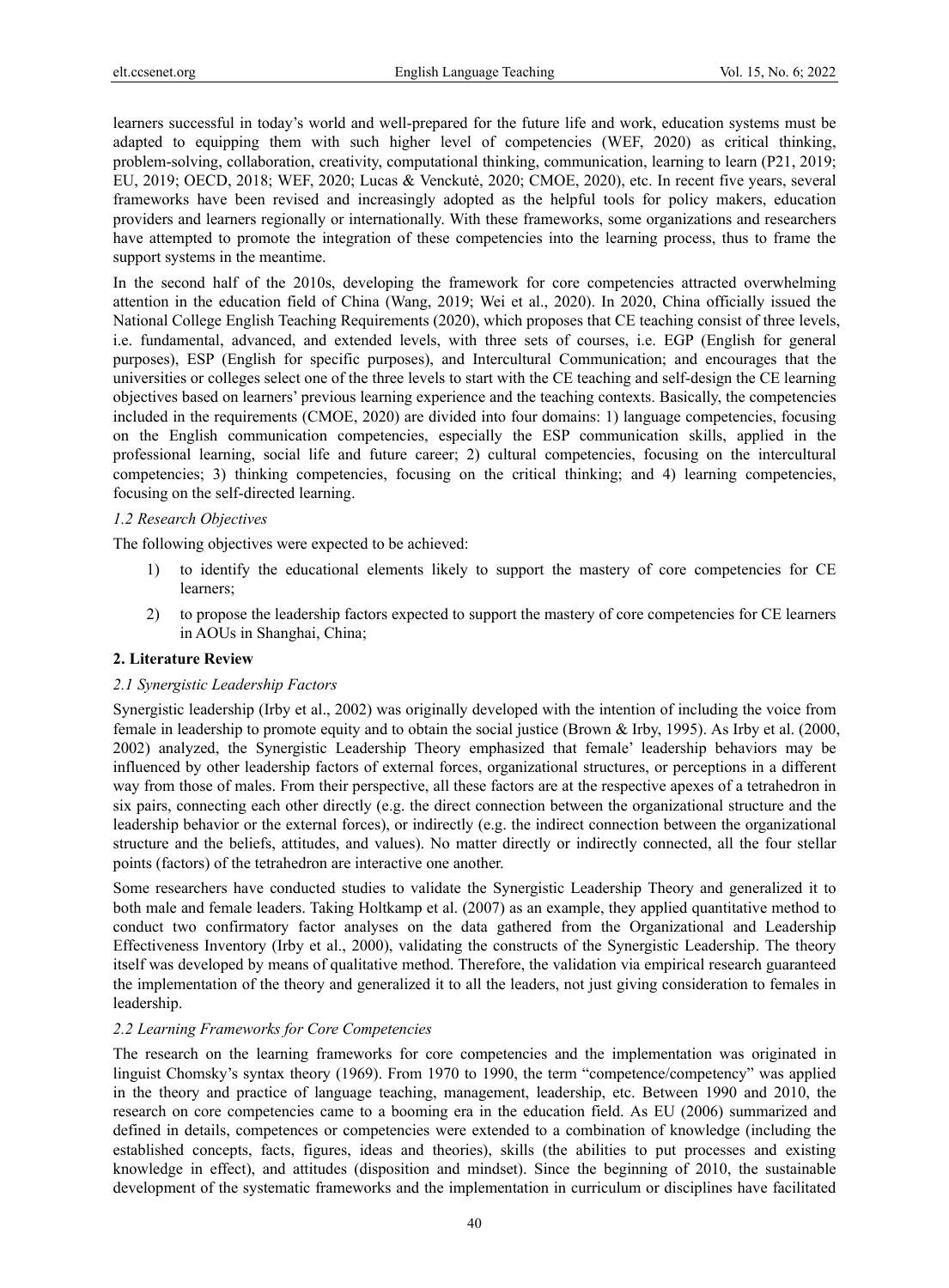j.

the research on core competencies into a new era. The learning frameworks from several organizations have been taken into practice for decades, updated for several versions, and well accepted in the international education sectors, such as the frameworks from US P21 (2019), OECD (2018), WEF (2020), EU (2019), etc.

With the latest version of the well-recognized frameworks, some similarities are shared in the support systems, which have been defined as a systematic construction of supporting educational elements for the mastery of these competencies (P21, 2019). As seen in Table 1, the similar elements include technology-enhanced, formative, and summative assessments, inquiry- and problem-based approaches in the curriculum and instruction, educators' professional learning communities, real-world contexts and expanded community and international involvement. All the frameworks consider external forces as part of educational open system (Senge, 2006), described as community beyond institutions (P21, 2019; EU, 2019), cross-sectoral cooperation (EU, 2019), industry partners (WEF, 2020), etc. The description "stakeholder engagement" (OECD, 2018) indicates the educational leadership is shared among stakeholders of the system, e.g. parents, employers, communities and students, which is in line with the Synergistic Leadership Theory (Irby et al., 2002).

Table 1. Educational Elements in the Support Systems of the Frameworks

| <b>US P21</b>                                                                                                              | <b>OECD</b> | ЕU       | WEF      |
|----------------------------------------------------------------------------------------------------------------------------|-------------|----------|----------|
| <b>Standards</b>                                                                                                           |             |          |          |
| 1) the focus on skills, content knowledge, and expertise                                                                   |             |          |          |
| 2) understanding across and among key subjects as well as interdisciplinary themes                                         |             |          |          |
| 3) deep understanding rather than shallow knowledge                                                                        |             |          |          |
| 4) active engagement in the real-world data, tools, and experts, and in solving<br>meaningful problems                     |             |          |          |
| 5) multiple measures of mastery                                                                                            |             |          |          |
| <b>Assessment</b>                                                                                                          |             |          |          |
| 6) high-quality standardized testing along with effective formative and summative<br>assessments                           | 6,<br>10    | 6,<br>7, | 6,<br>7, |
| 7) useful feedback on student performance embedded into everyday learning                                                  |             | 8        | 8,       |
| 8) technology-enhanced, formative, and summative assessments to measure<br>students' mastery of the skills                 |             |          | 9        |
| 9) development of portfolios of student work                                                                               |             |          |          |
| 10) assessment of the education system's effectiveness in reaching high levels of<br>student competency                    |             |          |          |
| <b>Curriculum and instruction</b>                                                                                          |             |          |          |
| 11) discreteness in the key subjects and interdisciplinary themes                                                          | 13,         | 12,      | 11,      |
| 12) application of skills across content areas and competency-based approach                                               | 14          | 13,      | 12,      |
| 13) learning methods with the supportive technologies, inquiry- and problem-based<br>approaches and higher thinking skills |             | 14       | 13, 14   |
| 14) integration of community resources beyond school                                                                       |             |          |          |
| <b>Professional development</b>                                                                                            |             |          |          |
| 15) ways to integrate skills, tools, and teaching strategies into classroom practice                                       |             | 15       | 15       |
| 16) balance between direct instruction and project-oriented teaching methods                                               |             |          |          |
| 17) deeper understanding of subject matter to enhance learners' skills                                                     |             |          |          |
| 18) professional learning communities to model the classroom learning                                                      |             |          |          |
| 19) ability to identify students' particular learning styles, intelligence, strengths,<br>and weaknesses                   |             |          |          |
| <b>Learning environments</b>                                                                                               |             |          |          |
| 20) learning practices, human support, and physical environments                                                           | 25          | 21,      | 20,      |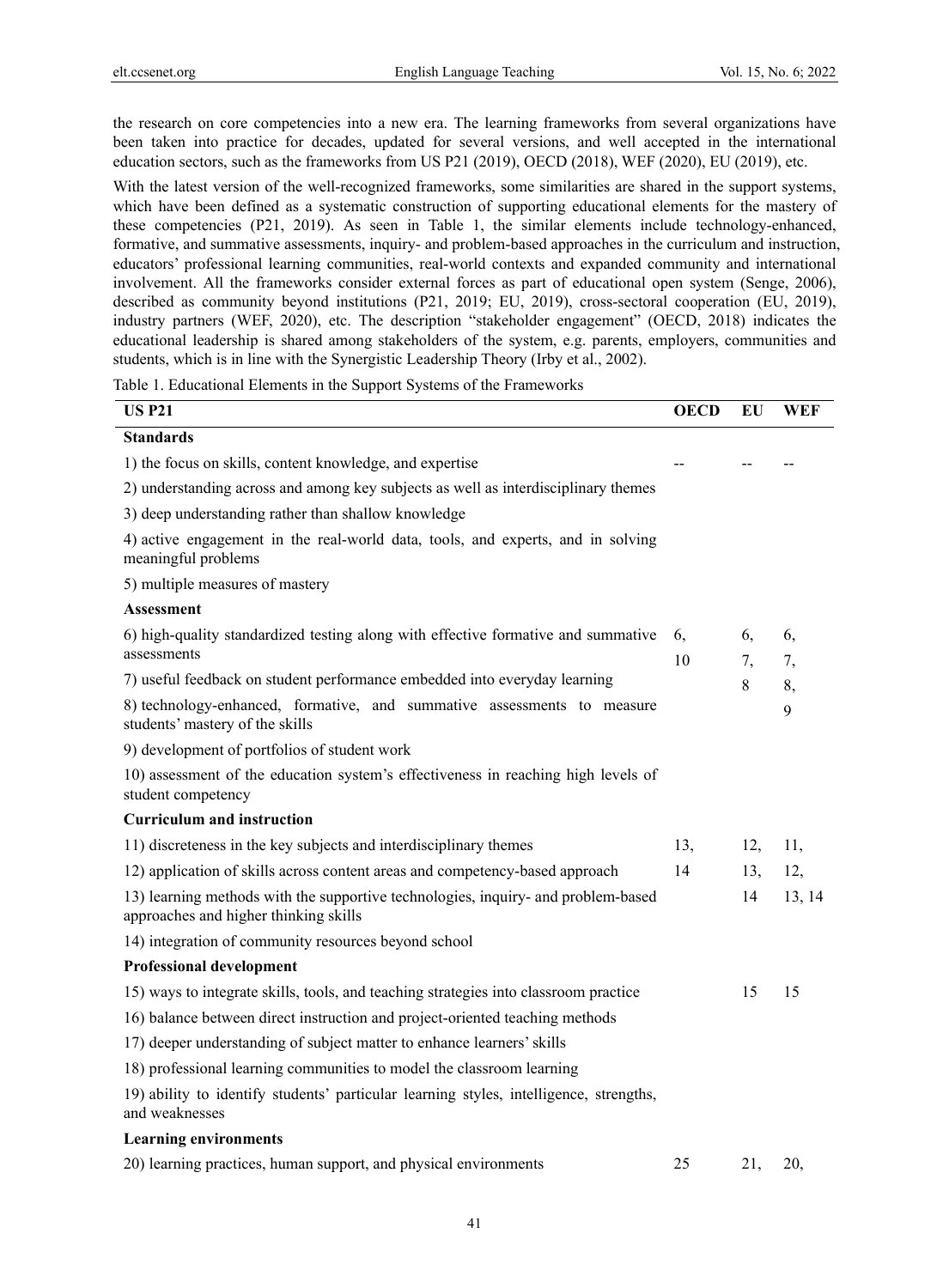| 21) educators' professional learning communities                                                   | 22, | 21,        |
|----------------------------------------------------------------------------------------------------|-----|------------|
| 22) relevant, real-world contexts (e.g., through project-based or other applied<br>work)           | 25  | 22,<br>23, |
| 23) quality learning tools, technologies, and resources                                            |     | 25         |
| 24) architectural and interior designs                                                             |     |            |
| 25) expanded community and international involvement                                               |     |            |
| <b>More considerations</b>                                                                         |     |            |
| <b>OECD</b> (2018)                                                                                 |     |            |
| 26) non-linear learning progression but not standardized                                           |     |            |
| EU(2019)                                                                                           |     |            |
| 27) cross-sectoral cooperation                                                                     |     |            |
| 28) professional networks and communities beyond institutions                                      |     |            |
| <b>WEF</b> (2020)                                                                                  |     |            |
| 29) personalized learning but not standardized                                                     |     |            |
| 30) game-based learning                                                                            |     |            |
| 31) multiple options for students to show their knowledge (presentation, songs, video, etc.)       |     |            |
| 32) public-private sectors' collaboration; online platform enabling students to track the progress |     |            |
| 33) training on teachers' ICT skills                                                               |     |            |
| 34) digital platform with teaching resources                                                       |     |            |
| 35) professional development offered by industry partners                                          |     |            |

*2.3 Leadership in ELT* 

Effective leadership practices in ELT have been explored in recent research, some educational elements in which has been summarized in Table 2. For instance, McGee et al. (2015) investigated the practices to support teaching and learning for English learners, whereas Slapac (2021) conducted an exploratory case study on how to enhance learners' global competency via ELT. Some research dealt with language teacher leadership to improve learners' outcomes and empower teachers or instructors as professionals in ELT. Shah (2017) elaborated the competencies teachers should possess and indicated the lack of empirical research in the field of ELT to identify the leadership knowledge and skills required for teacher leadership. From learners' perspectives, Whitehead and Greenier (2019) attempted to establish a more complete conceptualization of teacher leadership in ELT.

Since instructors play a critical role in learners' outcomes, professional development has been a research focus over time (Day, 2012; Wyse & Moon, 2014; Shah, 2017; Whitehead & Greenier, 2019; Lesley et al., 2021; Slapac, 2021). Wyse and Moon (2014) found that significant changes could be made and the professional development mainly went in for the research team's engagement with the head teacher of the school. Lesley et al. (2021) summarized the approach to the change of the learning environment for the English curriculum. As to the assessment in ELT, Chan (2021) examined the development of listening test papers in Hong Kong from 1986 to 2018, indicating the importance of considerations in the assessment, thus to assure the authenticity in language testing.

Besides, Ni (2017) dealt with CE in China's context, trying to take the situation and the interdisciplinary learning into consideration while designing and implementing CE curriculum. However, it is obviously insufficient for ELT to only involve communication skills and learning abilities in the objectives, thus influencing the subsequent design and implementation. Meanwhile, generally and obviously, the studies on the leadership in ELT is not sufficient.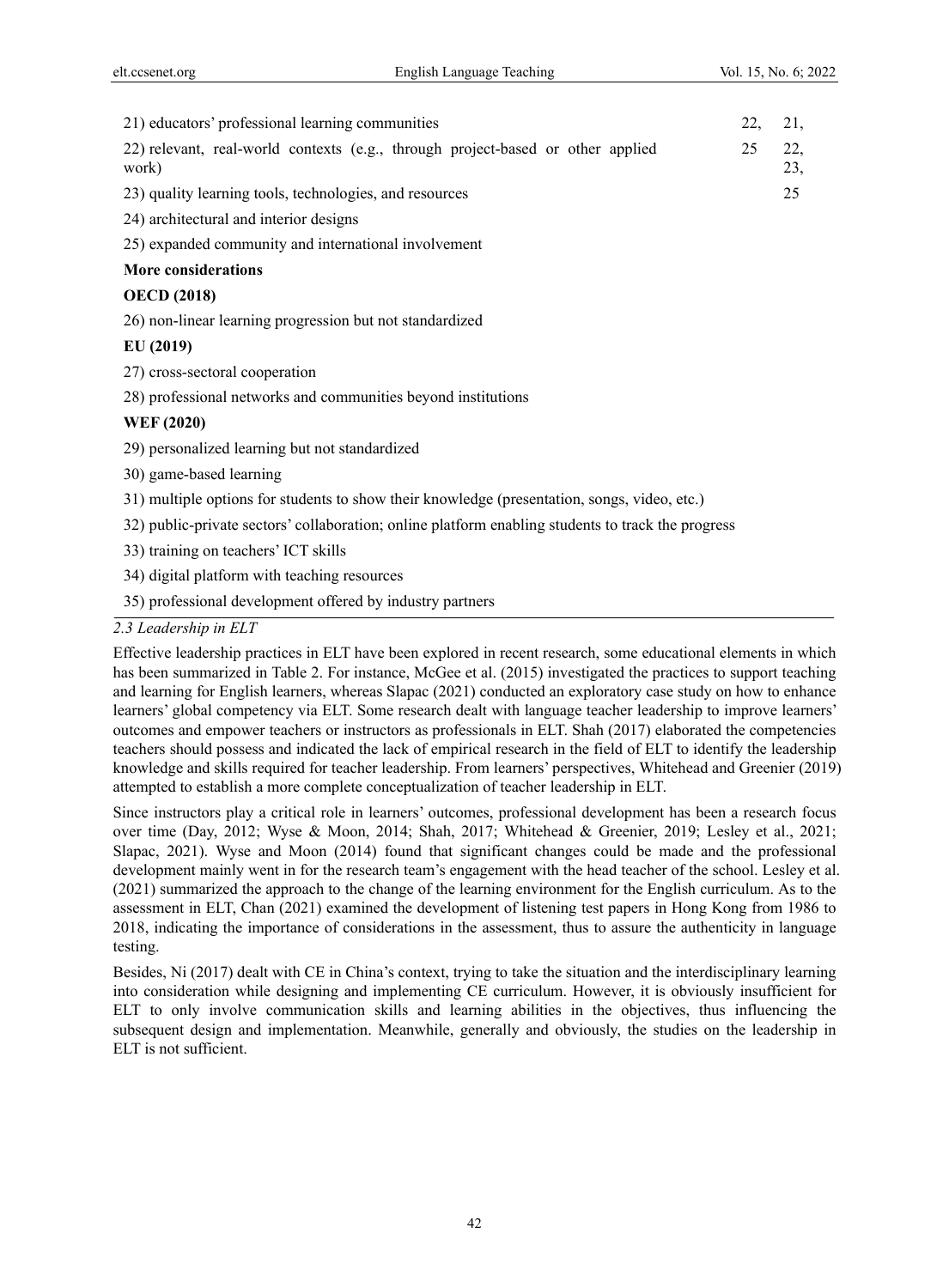| <b>Dimension</b>              | <b>Elements</b>                                                                                         | Literature                       |  |
|-------------------------------|---------------------------------------------------------------------------------------------------------|----------------------------------|--|
| Curriculum and                | 1) clear goals                                                                                          | McGee et al.                     |  |
| instruction                   | 2) taking leaders as the role models                                                                    | (2015)                           |  |
|                               | 3) empowering teaching and learning in ELT                                                              |                                  |  |
| Professional<br>development   | 4) ELT professional development                                                                         |                                  |  |
| Learning                      | 5) more resource supports                                                                               | Slapac (2021)                    |  |
| environments                  | 6) long-lasting international and local partnerships and collaborations                                 |                                  |  |
| Curriculum and<br>instruction | 7) language teacher leadership                                                                          | Shah (2017)                      |  |
| Curriculum and<br>instruction | 8) empowering instructors as professionals                                                              | Whitehead and<br>Greenier (2019) |  |
| Standards                     | 9) significant changes made to the pedagogy, the practice and the<br>understanding of ELT               | Wyse and Moon<br>(2014)          |  |
| Professional<br>development   | 10) the research team's engagement with the instructional leader                                        |                                  |  |
| Learning                      | 11) establishing the identity as an instructional leader                                                | Lesley et al.<br>(2021)          |  |
| environments                  | 12) training teacher leaders                                                                            |                                  |  |
|                               | 13) developing a broader professional thinking                                                          |                                  |  |
|                               | 14) working with the crisis                                                                             |                                  |  |
|                               | 15) having the decision-making authority in the curricular                                              |                                  |  |
| <b>Standards</b>              | 16) persisting a long-term instructional vision                                                         |                                  |  |
| Assessment                    | 17) giving considerations to the situations and contexts                                                | Chan (2021)                      |  |
| Curriculum and<br>instruction | 18) aligning the ELT content, methods, and the assessments with the<br>national policy                  | Ni (2017)                        |  |
|                               | 19) changing CE curriculum design to the learning situation                                             |                                  |  |
|                               | 20) adapting teaching content to internationalization and the development<br>of the applied disciplines |                                  |  |

Table 2. Educational Elements in Leadership in ELT

*2.4 Leadership for Supporting the Mastery of Four Domains of CE Core Competencies* 

China's scholars also made contributions to the framework study in local context (Wei, 2020), and attempted to make changes in education by integrating the core competences into national curriculum policy and providing descriptions of the core competencies combined with the objectives of the curriculum (CMOE, 2020). According to the National Requirements for CE Teaching in China (2020), with reference to the English descriptions in 21st century skills (P21, 2019) and other well-recognized frameworks (OECD, 2018; EU, 2019; WEF, 2020), four domains in core competencies of CE learners in China are described.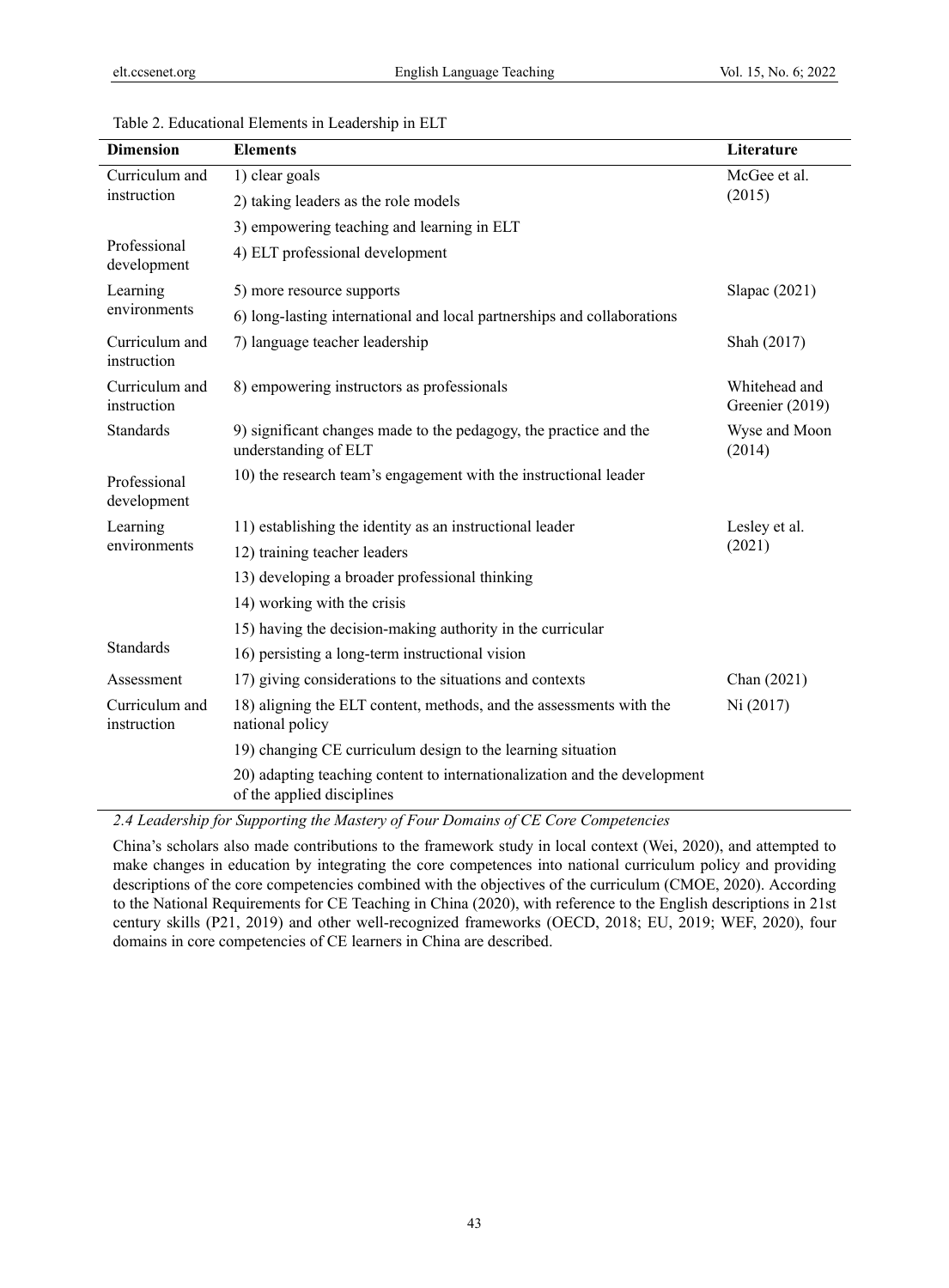| <b>Competencies</b>      | <b>Dimension</b>              | <b>Elements</b>                                                                                                                                                                                                                                                                                                              | Literature                   |
|--------------------------|-------------------------------|------------------------------------------------------------------------------------------------------------------------------------------------------------------------------------------------------------------------------------------------------------------------------------------------------------------------------|------------------------------|
| Language<br>competencies | Professional<br>development   | 1) mastering the instructional criteria and basic digital<br><b>ELT</b> operations                                                                                                                                                                                                                                           | Xiao-Pang<br>et<br>al.       |
|                          | Curriculum and<br>instruction | 2) integrating modern ICT with ELT                                                                                                                                                                                                                                                                                           | (2021)                       |
| Cultural<br>competencies | Curriculum and<br>instruction | 3) being active listeners, by means of team interview,<br>relay review, round table, to name just ten, etc.                                                                                                                                                                                                                  | Kivunja<br>(2015)            |
|                          |                               | 4) involving in<br>the activities of team-building,<br>information sharing and communication, etc.                                                                                                                                                                                                                           |                              |
|                          |                               | 5) working effectively in diversely-cultural teams with an<br>open mind and the appreciation of diversity                                                                                                                                                                                                                    |                              |
| Thinking<br>competencies | Curriculum and<br>instruction | 6) including individual practice, such as self-evaluation,<br>collaborative<br>with<br>engagement,<br>such<br>critical<br>as<br>discussion                                                                                                                                                                                   | Bağ<br>&<br>Gürsoy<br>(2021) |
|                          |                               | 7) relating the learning materials to learners' personal<br>experiences and cultural backgrounds                                                                                                                                                                                                                             |                              |
| Learning<br>competencies | Learning<br>environments      | 8) goals management, consisting of five steps with the<br>acronym SMART, i.e. to set specific, measurable,<br>achievable and realistic goals, and make the goals timely                                                                                                                                                      | Kivunja<br>(2015)            |
|                          |                               | 9) independent working, which is to encourage learners<br>to prioritize the tasks, to respond to the changes timely, to<br>be flexible while the new change occurs, to take<br>responsibility for the<br>change management<br>and<br>self-evaluate the progress, to independently provide and<br>justify effective proposals |                              |
|                          |                               | 10) self-directed learners, who should have persistent<br>motivation and drive in spite of occasional mistakes, as<br>well as opportunities to engage in higher-order cognitive<br>process and proactive actions                                                                                                             |                              |

| Table 3. Educational Elements in Supporting the Mastery of Four Domains of CE Core Competencies |  |  |
|-------------------------------------------------------------------------------------------------|--|--|
|                                                                                                 |  |  |

To date, little related research has been conducted on how to support learners' core competencies in China's AOUs. Similar to the leading role in economics, finance, trade, logistics, and Sci-tec innovation in China, Shanghai always stands at the frontier of education reform and attracts abundant educational resources, which makes it feasible to conduct this research as the pilot for CE educational reform in the AOUs of the whole nation. In such situation, this research is aiming at developing a proposed leadership model to be applied by the CE instructional leaders or the instructors in the AOUs in Shanghai to support learners' mastery of core competencies effectively.

#### **3. Methodology**

Based on the Synergistic Leadership Theory (Irby et al., 2002), the Framework for 21st Century Learning (P21, 2019) and related research, this research attempts to propose the supporting leadership factors for the mastery of core competencies for CE learners in one AOU in Shanghai of China, with population of 2,100 CE learners and 20 CE instructors, giving big say to the perspectives from stakeholders, like learners, instructors, professors, instructional leaders.

#### *3.1 Research Design*

In order to achieve the research objectives, the exploratory mixed research design was employed in one of the AOUs as the pilot study. The quantitative analysis was applied on the data from literature and questionnaires, whereas qualitative method analyzed the data from the interview surveys.

For Objective 1), to identify the educational elements likely to support the mastery of core competencies for CE learners, the data was collected from the literature which provide the information or implications. Most of the resources were collected from the official websites of the international or regional organizations, and the best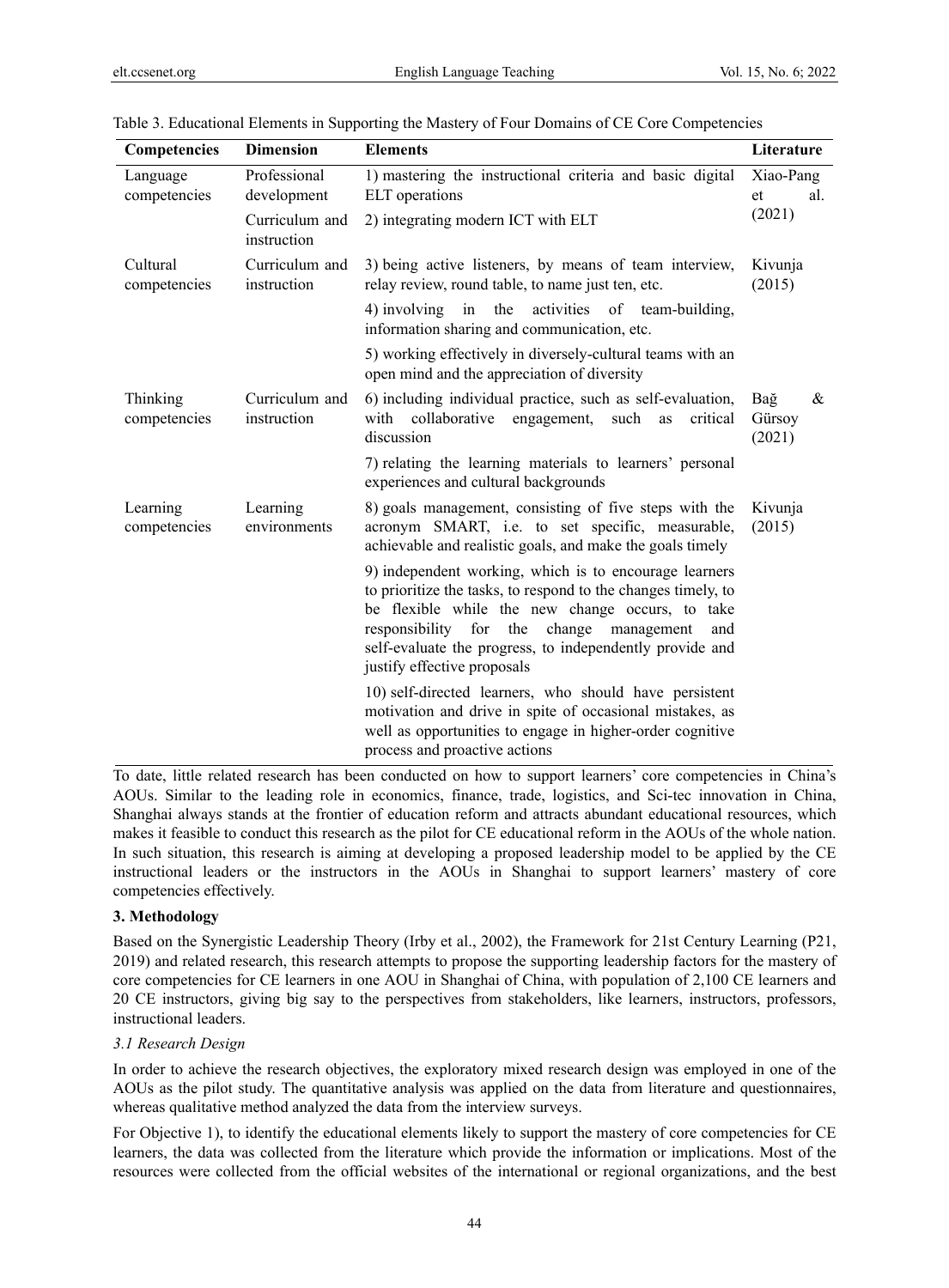accepted index databases in the world and China as well, such as Web of Science, ScienceDirect and CNKI. With the content analysis, the educational elements were synthesized for supporting the mastery of core competencies of CE learners with specific dimensions and behavioral indicators.

For Objective 2), data was from the questionnaire surveys respectively on the CE learners and instructors in the sample university, and the semi-structured interviews with one instructional leader and two professors in this university.

In Shanghai, CE is the curriculum implemented for freshmen and sophomores in 17 AOUs. The respondents were randomly chosen from these CE learners, including 428 learners, i.e. 214 freshmen as well as the equivalent number of sophomores, and 19 instructors from the population. Then, simple random sampling was applied to have one instructional leaders (Interviewee A, the head of the School of Foreign Languages), and snowball sampling to have two professors (Interviewees B and C), all of whom were willing to be interviewed online.

#### *3.2 Instrumentation*

The instruments included the Questionnaires A for CE learners and B for instructors, as well as the questions for the semi-structured interviews with the instructional leaders and professors.

The questionnaires were designed in English and with Chinese directly machine-translated by Microsoft Word 2019, which was double checked by being translated back into English. The introduction part included the framework for CE learners' core competencies explained with the labels of four domains and some examples for each. The body of questionnaires consisted of three sections. The first section was the background including personal information, and language learning background (Questionnaire A) or CE teaching experience (Questionnaire B). The second and third sections of the questionnaires were both with reference to the 5-point Likert scale (Likert, 1932) ranging from 1 (not important), 3 (moderately important), to 5 (very important). All items in Section Two were worded positively. This section consisted of three sets of items, i.e. stakeholders' perceptions, leadership behaviors and external forces, with the descriptions treated based on the coding of educational elements in Table 1, 2, and 3. Each of the three set was respectively composed of 10, 25 (Questionnaire A) or 35 (Questionnaire B), and 5 items, totally 40 (Questionnaire A) or 50 (Questionnaire B) items in this section, rated on a five-point scale. The third section was an open-ended question for more ideas or suggestions to support the mastery of the core competencies. Overall, the pilot study were excellent with an alpha coefficient (Cronbach, 1951) of .988 for Questionnaire A and .97 for Questionnaire B.

The interviews were designed with the baseline questions on basis of the literature review, and further questions extended according to the interviewees' position, experience, and professional expertise. All the questions were for investigating the in-depth considerations from instructional leaders or professors to the differences between support systems for core competencies of CE learners in research-oriented universities and those in AOUs, their comments on the results of the questionnaires, and specific suggestions to the supporting leadership factors for mastering core competencies of CE learners in AOUs.

# *3.3 Data Analysis*

For questionnaires, applying means analysis, the important elements were investigated respectively from perspectives of instructors and learners. Independent samples t-test was applied to distinguish the consensus and significant differences in supporting leadership factors between the learners and instructors, respectively with the educational elements from assessments, curriculum and instruction, and learning environment categorized into leadership factors of stakeholders' perceptions, leadership behavior and external forces.

The data from the interviews with instructional leaders and professors were analyzed by means of content analysis again to provide factors for professional development and detailed judgement, as well as reasons.

# **4. Results and Discussion**

#### *4.1 Stakeholders' Perceptions*

According to the results from the questionnaire survey (Tables 4 and 5), learners and instructors showed little consensus on the perceptions of CE core competencies (Items 8 to 11) and the integration into the learning objectives (Item 12), assessment (Item 13), and curriculum and instruction (Items 14-17). The only consensus existed on Item 17, which showed no significant difference between learners and instructors in the perceptions that CE instruction should make change to current learning materials, pedagogy, and instructors' understanding of ELT at a significance level of .05.,  $t(445) = -1.543$ ,  $p = .124$ . However, learners were not so positive to supporting the mastery of CE core competencies compared to instructors. In the four domains of core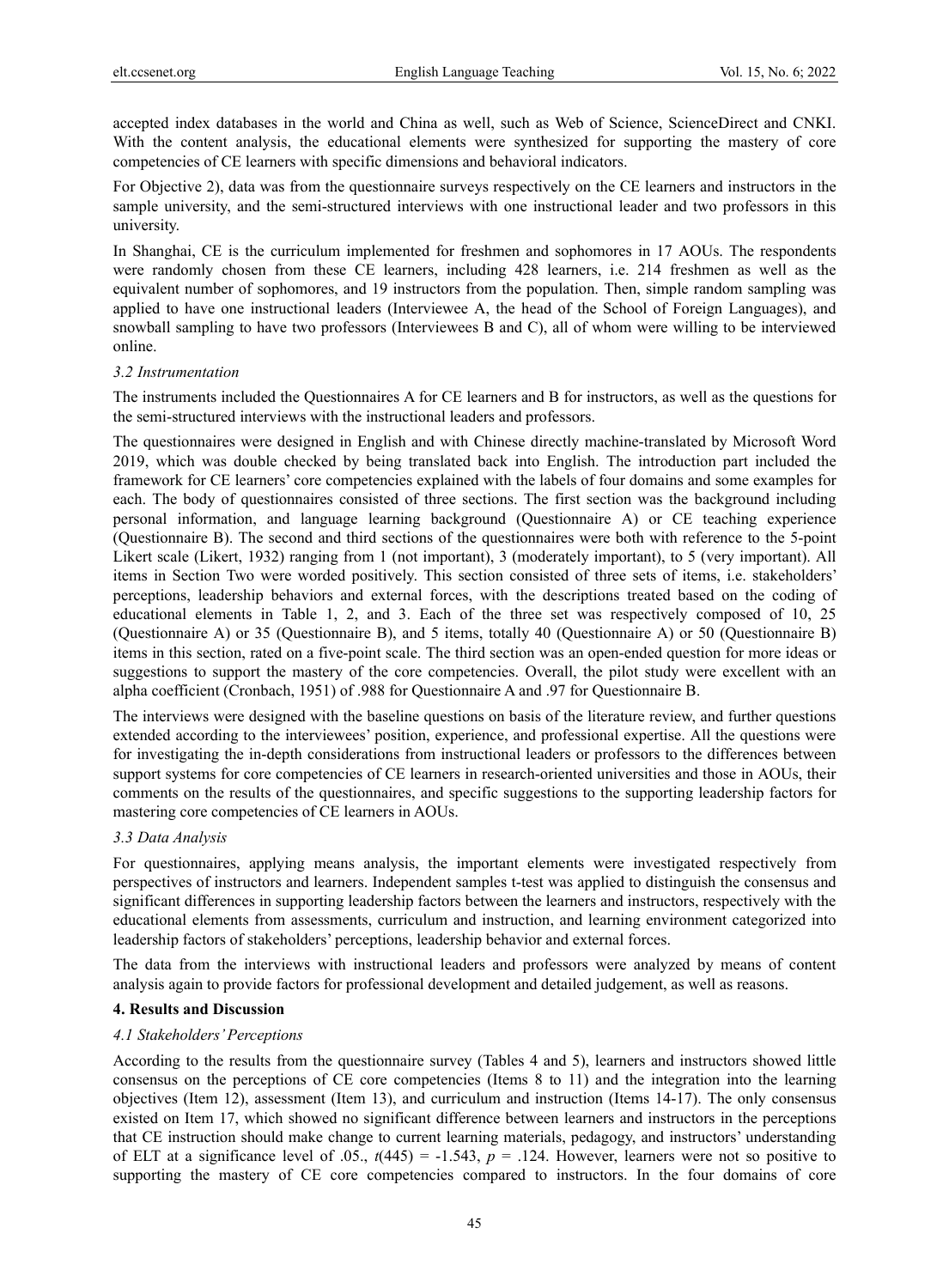competencies, learners held most positive attitudes to learning competencies (Item 11), least to cultural competencies (Item 9), whereas instructors thought thinking competencies were the most important (Item 10). Though both learners and instructors believed CE should set the clear objectives focusing on the development of core competencies (Item 12), there existed difference at a significance level of .05.,  $t(445) = -2.759$ ,  $p = .006$ . Instructors highlighted, more than learners, the importance of interdisciplinary competences (Item 14), the engagement of the real-world information, tools, and experts in CE learning (Item 15), and multiple measures (Item 16) in the instruction to support the mastery of core competencies.

In the interviews, all three interviewees emphasized the importance of integrating the four domains of core competencies into the objectives, as well as curriculum and instruction. Based on the results from the questionnaires, Interviewees A and C suggested to develop learners' cultural awareness and positive attitudes to higher-level thinking competencies. Interviewee B stressed stakeholders' perceptions of professional and practical learning in the instruction to present the characteristics of CE in AOUs, both of whom mentioned the importance of involving industrial partners into the stakeholders.

Thus, from the respect of stakeholders' perceptions, it may be reasonable to take the following leadership factors into consideration:

- 1) stakeholders' values of the four domains of CE core competencies, especially learners' cultural awareness and their perceptions of higher-lever thinking competencies;
- 2) the significant different perceptions between learners and instructors of the integration the core competencies into CE learning objectives, assessment, and curriculum and instruction;
- 3) stakeholders' attitudes to making change to current CE instruction and instructors' understanding of ELT;
- 4) stakeholders' perceptions, including those from industrial partners, of professional and practical learning;

#### *4.2 Leadership Behavior*

In Tables 4 and 5, it indicated that both learners and instructors agreed on 18 leadership behaviors illustrated in the literature about the instructional behaviors likely to support CE learners' mastery of core competencies, at a significance level of .05., including supporting leadership behaviors in CE curriculum and instruction, assessment, and learning environment. From learners' point of view, the most important factors were to facilitate learners' persistent learning motivation and proactive behaviors (Item 29), to allow the equitable access to quality learning environment (Item 41), and to adapt the teaching content to the development of internationalization (Item 18). For instructors, the important leadership factors included selecting the learning materials with authentic, meaningful, and job-related language tasks (Item 22), enabling to learn in the relevant and real-world contexts (Item 20), and facilitating learners' persistent learning motivation and proactive actions (Item 29). Meanwhile, there existed significant difference in the importance of five factors at a significance level of .05., respectively  $t(445) = -.670$ ,  $p = .006$  (enabling to learn in the relevant and real-world contexts);  $t(445) =$ -.713, *p* = .004 (selecting the learning materials with authentic, meaningful, and job-related language tasks);  $t(445) = -.595$ ,  $p = .019$  (including individual thinking practice);  $t(445) = -.552$ ,  $p = .028$  (requiring learners to set specific, measurable, achievable and realistic goals, and make the goals timely);  $t(445) = -.537$ ,  $p = .028$ (encouraging learners to independently manage the process of completing learning tasks); and *t*(445) = -.490, *p* = .046 (allowing equitable access to learning environment). Additionally, though no significant difference between learners and instructors was found in their perspectives to the importance of promoting game-based learning approach (Item 30), instructors thought such leadership behavior was much less important, whereas learners were more positive to it.

In the interviews, interviewees analyzed that the most important leadership behaviors favored by both learners and instructors showed that their concerns with the learning content (Interviewee A), e.g. adapting the learning content or selecting the learning materials, learners' motivation and actions (Interviewees A, B and C), as well as learning environment (Interviewee A, C), all of which should be significant factors in instructors' leadership behaviors. Then, the disagreement on the five factors made it necessary for instructors to master the basic educational competences, e.g. how to influence or change learners' attitudes (Interviewee B), and understand the way in which learning content can actually enhance learners' core competencies (Interviewee C). Moreover, applying ICT in the instruction and assessment should be stressed (Interviewees A, B, and C), and digital competences may be critical in instructors' professional development, especially in Shanghai, the city with advanced ICT development in higher education (Interviewee A). As to promote game-based learning approach, it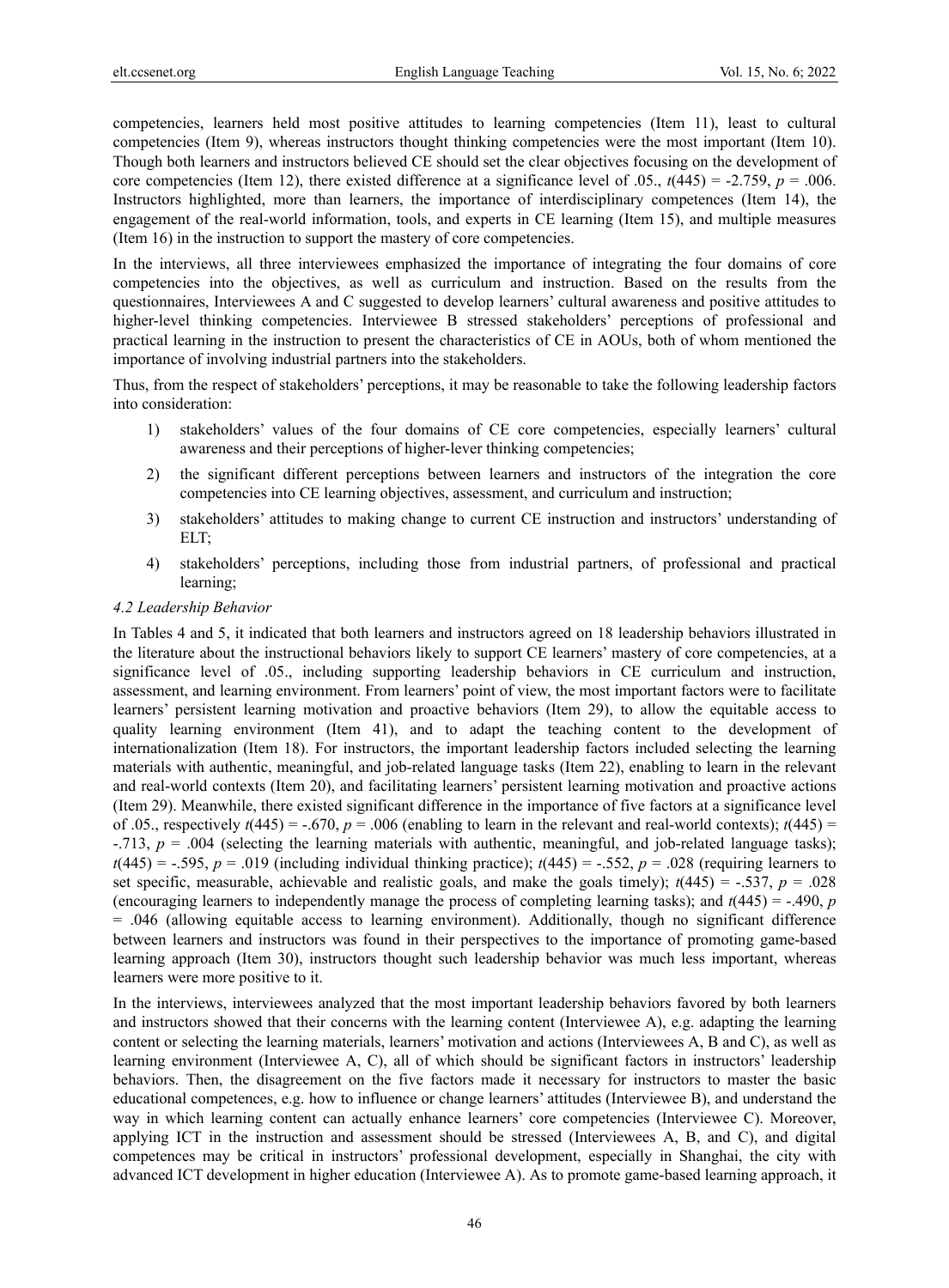may be better to involve such innovative approach into professional development of instructional competences prior to classroom practice (Interviewee A).

Considering the results from questionnaires and interviews, it may be proposed the leadership factors be valued respectively from the following aspects:

From aspect of curriculum and instruction:

- 1) adapting the teaching content to the development of internationalization;
- 2) developing learners' core competencies discretely in the context of interdisciplinary learning;
- 3) enabling learners to learn in relevant and real-world contexts, e.g. through project-based or other practical work;
- 4) providing more opportunities to apply core competencies in the interdisciplinary areas and the competency-based approach in learning.
- 5) selecting the learning materials with authentic, meaningful, and job-related language tasks;
- 6) developing active listeners by means of team interview, peer review, etc.;
- 7) encouraging learners to involve in the activities of information sharing and communication, etc.;
- 8) including individual thinking practice, e.g. self-evaluation, with collaborative engagement, e.g. critical discussion;
- 9) relating the learning materials to learners' personal experiences and cultural backgrounds.
- 10) requiring learners to set specific, measurable, achievable and realistic goals, and make the goals timely;
- 11) encouraging learners to independently manage the process of completing learning tasks;
- 12) instructing learners to have persistent learning motivation and proactive actions in spite of occasional mistakes;

13) providing multiple options for learners to show their knowledge, e.g. presentation, songs, video, etc.

From aspect of assessment:

- 1) supporting a balance of assessments, including high-quality standardized testing along with effective formative and summative classroom assessments;
- 2) developing portfolios of learners' work that demonstrate mastery of core competencies;
- 3) emphasizing useful feedback on learners' performance embedded into everyday learning;
- 4) applying technology-enhanced assessments that measure learners' mastery of core competencies.

From aspect of learning environment:

- 1) integrating ICT with CE instruction;
- 2) establishing online platform for providing instruction resources, tracking the learning progress, etc.
- 3) providing workplace practical English language training base;
- 4) allowing equitable access to physical and soft learning environments.

From aspect of instructors' professional development:

- 1) training instructors to master the basic and innovated instructional competences and digital operations for ELT;
- 2) engaging the research team with the instructional leader in the instructors' professional development;
- 3) training instructional leaders first;
- 4) highlighting the ways for instructors to integrate core competencies, modern tools, and teaching strategies into the classroom practice;
- 5) illustrating the deeper understanding of the way in which learning content can actually enhance learners' core competencies;
- 6) supporting professional development communities that enable educators to collaborate, share best classroom practices, and integrate core competencies into classroom practice;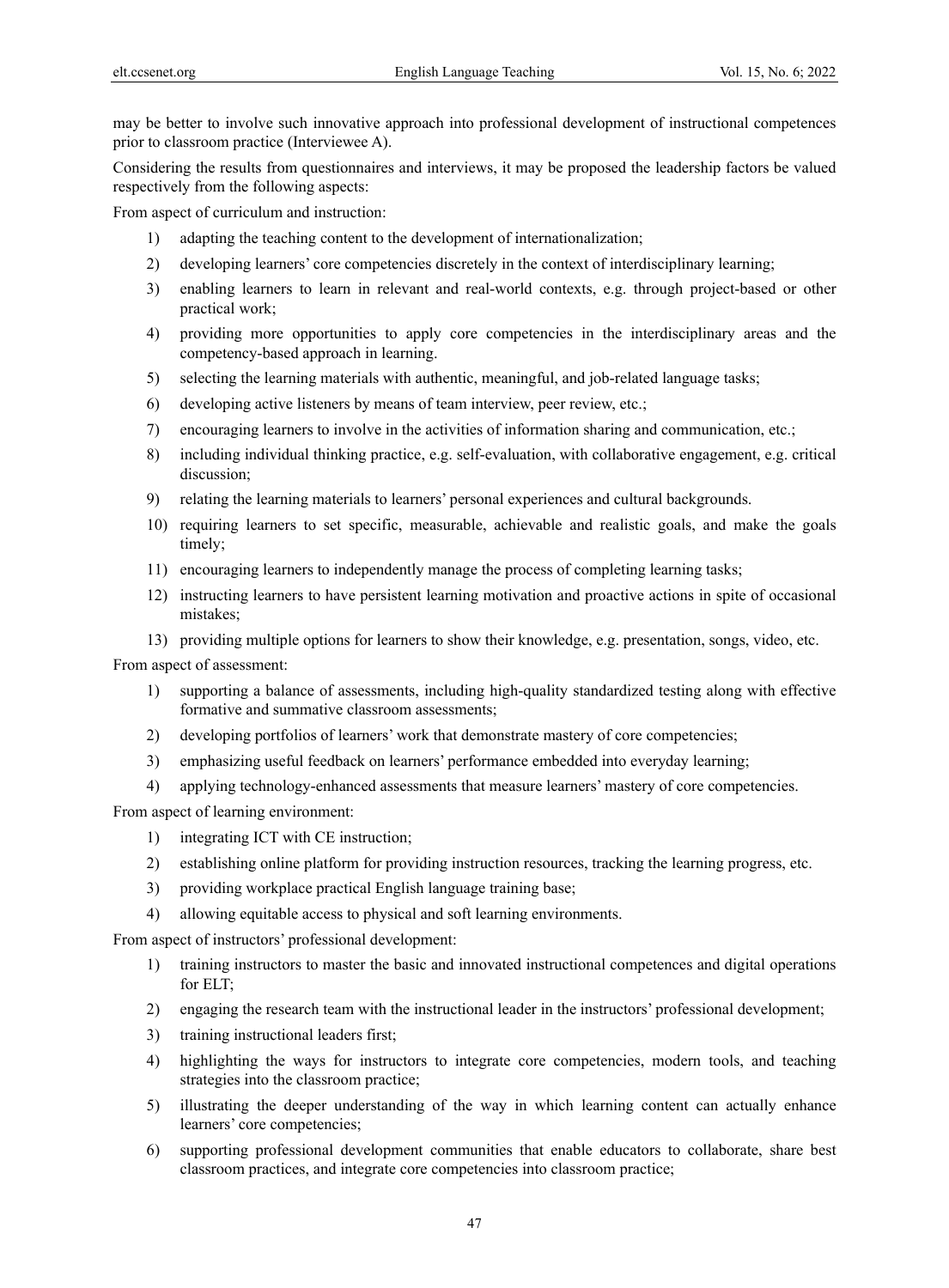7) providing professional development programs cooperated with industrial partners.

#### *4.3 External Forces*

Seen in Tables 4 and 5, learners and instructors made consensus on all the leadership factors about the external forces at a significance level of .05., respectively *t*(445)=-.062, *p*=.803; *t*(445)=-.106, *p*=.668; *t*(445)=-.084, *p*=.736; and *t*(445)=-.085, *p*=.720. In addition, some learners suggested in the responses to the open question that learners international study experience, no matter online or face to face, should be valued in CE curriculum and instruction.

All the interviewees agreed with the results from the questionnaire survey, especially emphasizing the importance of supporting external resources which may enhance job-related skills, e.g education-industry collaboration in practical learning (Interviewee A), industrial leaders' involvement (Interviewees A and C), etc,. and develop learners' multi-competencies, e.g. international collaboration in online learning to support learners' mastery of all the core competencies (Interviewee A), and the access to the resources in city museums (Interviewee A), libraries (Interviewee B), local cultural heritage (Interviewee C) to facilitate learners' cultural and learning competencies, etc.

From respect of external forces, it may be synthesized that the following supporting leadership factors deserve consideration:

- 1) community and city resources beyond campus, e.g. museums, libraries, cultural heritage, etc.;
- 2) long-lasting international and local partnerships and collaborations cross universities;
- 3) expanded learning community and international involvement in learning;
- 4) international learning opportunities, e.g. learners' outcomes in the international study tour as part of CE assessment;
- 5) practical learning opportunities with industrial partners;
- 6) opportunities for demonstrating learning outcomes to educators and industrial partners;
- 7) establishing instructors' virtual professional development communities nationwide, and internationally as well.

|         | <b>Identity</b>    | N   | Mean | <b>Std. Deviation</b> |
|---------|--------------------|-----|------|-----------------------|
| Item 8  | Learners           | 428 | 3.68 | 1.112                 |
|         | Instructors        | 19  | 4.58 | .507                  |
| Item 9  | Learners           | 428 | 3.57 | 1.077                 |
|         | Instructors        | 19  | 4.63 | .496                  |
| Item 10 | Learners           | 428 | 3.70 | 1.070                 |
|         | Instructors        | 19  | 4.68 | .478                  |
| Item 11 | Learners           | 428 | 3.82 | 1.078                 |
|         | Instructors        | 19  | 4.53 | .612                  |
| Item 12 | Learners           | 428 | 3.62 | 1.085                 |
|         | Instructors        | 19  | 4.32 | .749                  |
| Item 13 | Learners           | 428 | 3.62 | 1.065                 |
|         | <b>Instructors</b> | 19  | 4.16 | .958                  |
| Item 14 | Learners           | 428 | 3.59 | 1.077                 |
|         | Instructors        | 19  | 4.37 | .761                  |
| Item 15 | Learners           | 428 | 3.80 | 1.092                 |
|         | Instructors        | 19  | 4.37 | .831                  |
| Item 16 | Learners           | 428 | 3.71 | 1.010                 |
|         | Instructors        | 19  | 4.37 | .684                  |

Table 4. Means Analysis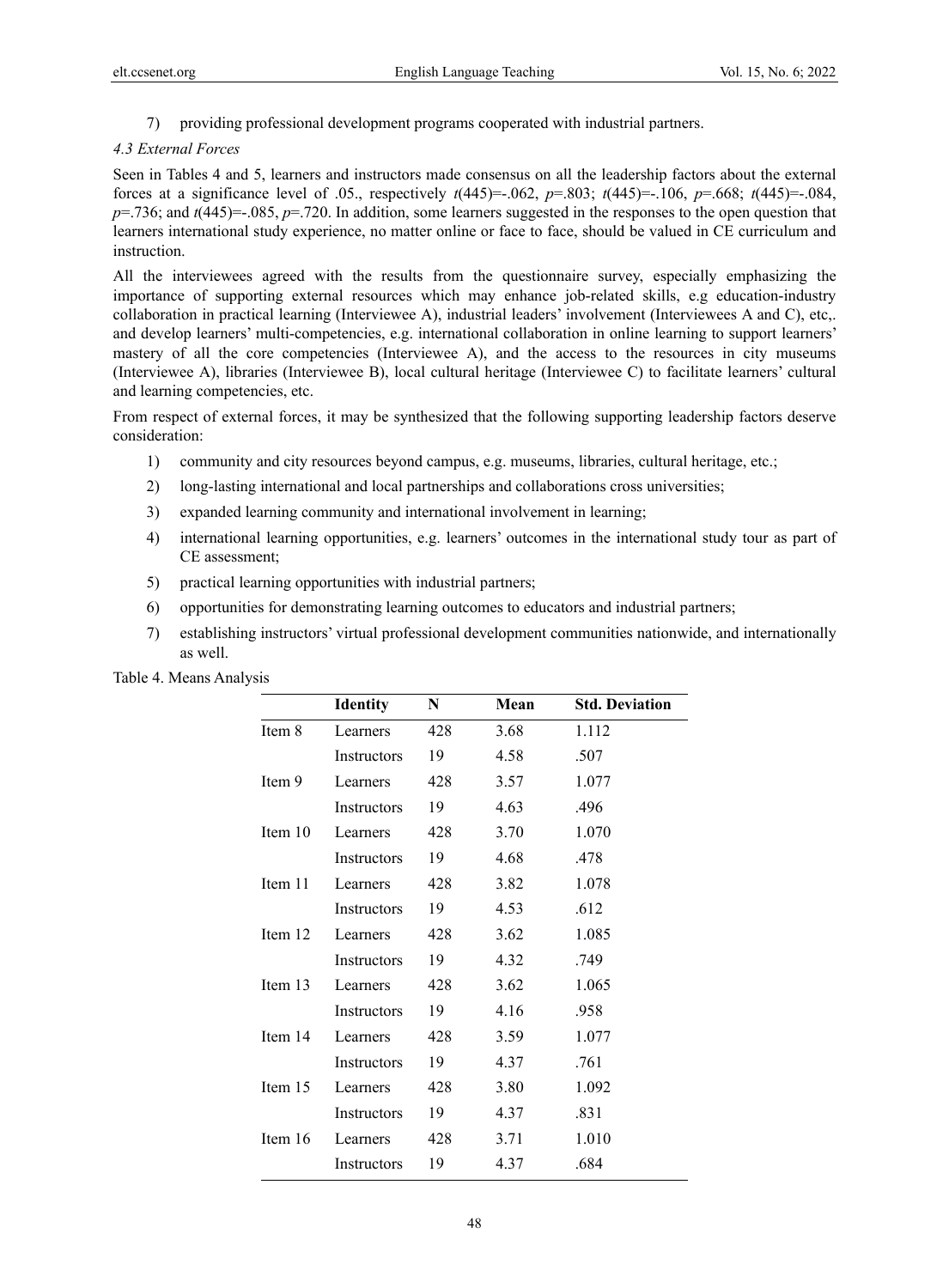| Item 17 | Learners    | 428 | 3.61 | 1.077 |  |
|---------|-------------|-----|------|-------|--|
|         | Instructors | 19  | 4.00 | .943  |  |
| Item 18 | Learners    | 428 | 3.74 | 1.035 |  |
|         | Instructors | 19  | 4.05 | 1.026 |  |
| Item 19 | Learners    | 428 | 3.66 | 1.054 |  |
|         | Instructors | 19  | 4.11 | .875  |  |
| Item 20 | Learners    | 428 | 3.70 | 1.049 |  |
|         | Instructors | 19  | 4.37 | .597  |  |
| Item 21 | Learners    | 428 | 3.67 | 1.043 |  |
|         | Instructors | 19  | 4.05 | .848  |  |
| Item 22 | Learners    | 428 | 3.71 | 1.061 |  |
|         | Instructors | 19  | 4.42 | .507  |  |
| Item 23 | Learners    | 428 | 3.43 | 1.140 |  |
|         | Instructors | 19  | 3.89 | .875  |  |
| Item 24 | Learners    | 428 | 3.64 | 1.074 |  |
|         | Instructors | 19  | 4.00 | .882  |  |
| Item 25 | Learners    | 428 | 3.56 | 1.090 |  |
|         | Instructors | 19  | 4.16 | .602  |  |
| Item 26 | Learners    | 428 | 3.59 | 1.097 |  |
|         | Instructors | 19  | 3.84 | .765  |  |
| Item 27 | Learners    | 428 | 3.66 | 1.078 |  |
|         | Instructors | 19  | 4.21 | .787  |  |
| Item 28 | Learners    | 428 | 3.73 | 1.055 |  |
|         | Instructors | 19  | 4.26 | .562  |  |
| Item 29 | Learners    | 428 | 3.78 | 1.042 |  |
|         | Instructors | 19  | 4.32 | .582  |  |
| Item 30 | Learners    | 428 | 3.59 | 1.111 |  |
|         | Instructors | 19  | 3.21 | .855  |  |
| Item 31 | Learners    | 428 | 3.70 | 1.083 |  |
|         | Instructors | 19  | 3.79 | .855  |  |
| Item 32 | Learners    | 428 | 3.70 | 1.056 |  |
|         | Instructors | 19  | 3.89 | .809  |  |
| Item 33 | Learners    | 428 | 3.67 | .995  |  |
|         | Instructors | 19  | 3.89 | .809  |  |
| Item 34 | Learners    | 428 | 3.58 | 1.100 |  |
|         | Instructors | 19  | 4.16 | .765  |  |
| Item 35 | Learners    | 428 | 3.57 | 1.041 |  |
|         | Instructors | 19  | 4.00 | .667  |  |
| Item 36 | Learners    | 428 | 3.60 | 1.044 |  |
|         | Instructors | 19  | 4.00 | .816  |  |
| Item 37 | Learners    | 428 | 3.60 | 1.070 |  |
|         | Instructors | 19  | 3.74 | .872  |  |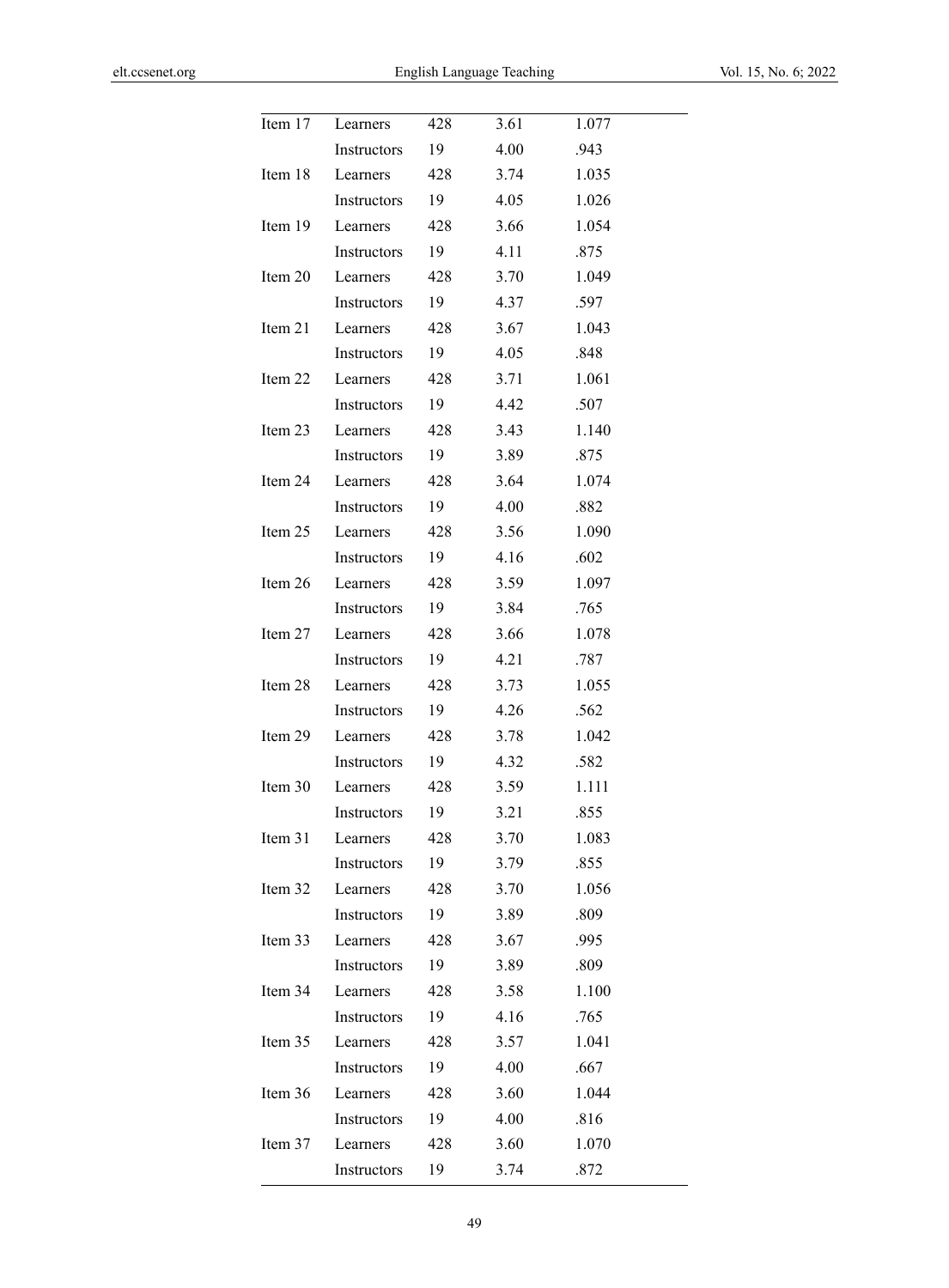| Item 38 | Learners    | 428 | 3.62 | 1.070 |
|---------|-------------|-----|------|-------|
|         | Instructors | 19  | 4.11 | .658  |
| Item 39 | Learners    | 428 | 3.55 | 1.082 |
|         | Instructors | 19  | 3.84 | .688  |
| Item 40 | Learners    | 428 | 3.65 | 1.071 |
|         | Instructors | 19  | 4.05 | .780  |
| Item 41 | Learners    | 428 | 3.77 | 1.057 |
|         | Instructors | 19  | 4.26 | .653  |
| Item 42 | Learners    | 428 | 3.73 | 1.041 |
|         | Instructors | 19  | 4.16 | .688  |
| Item 43 | Learners    | 428 | 3.68 | 1.058 |
|         | Instructors | 19  | 3.74 | .933  |
| Item 44 | Learners    | 428 | 3.63 | 1.058 |
|         | Instructors | 19  | 3.74 | .991  |
| Item 45 | Learners    | 428 | 3.69 | 1.056 |
|         | Instructors | 19  | 3.79 | .787  |
| Item 46 | Learners    | 428 | 3.71 | 1.068 |
|         | Instructors | 19  | 3.79 | .918  |
| Item 47 | Learners    | 428 | 3.65 | 1.014 |
|         | Instructors | 19  | 3.74 | .872  |
| Item 48 | Instructors | 19  | 3.67 | .970  |
| Item 49 | Instructors | 19  | 3.89 | 1.132 |
| Item 50 | Instructors | 19  | 4.00 | .907  |
| Item 51 | Instructors | 19  | 4.00 | .840  |
| Item 52 | Instructors | 19  | 4.17 | .786  |
| Item 53 | Instructors | 19  | 4.00 | .907  |
| Item 54 | Instructors | 19  | 4.00 | .907  |
| Item 55 | Instructors | 19  | 3.78 | 1.003 |
| Item 56 | Instructors | 19  | 3.94 | .998  |
| Item 57 | Instructors | 19  | 3.83 | .985  |

Table 5. Independent Samples Test

|        |                                | for Equality of<br>Variances | Levene's Test |             |        | t-test for Equality of Means |                             |      |                                         |                         |
|--------|--------------------------------|------------------------------|---------------|-------------|--------|------------------------------|-----------------------------|------|-----------------------------------------|-------------------------|
|        |                                |                              |               |             |        | Sig.                         | Mean                        |      | Std. Error <sup>of the Difference</sup> | 95% Confidence Interval |
|        |                                | F                            |               | $Sig. \t t$ | df     | $(2$ -tailed)                | Difference Difference Lower |      |                                         | Upper                   |
| Item 8 | Equal variances<br>assumed     | 9.128                        | .003          | $-3.524$    | 445    | .000                         | $-.904$                     | .256 | $-1.408$                                | $-.400$                 |
|        | Equal variances<br>not assumed |                              |               | $-7.050$    | 26.446 | .000.                        | $-.904$                     | .128 | $-1.167$                                | $-.640$                 |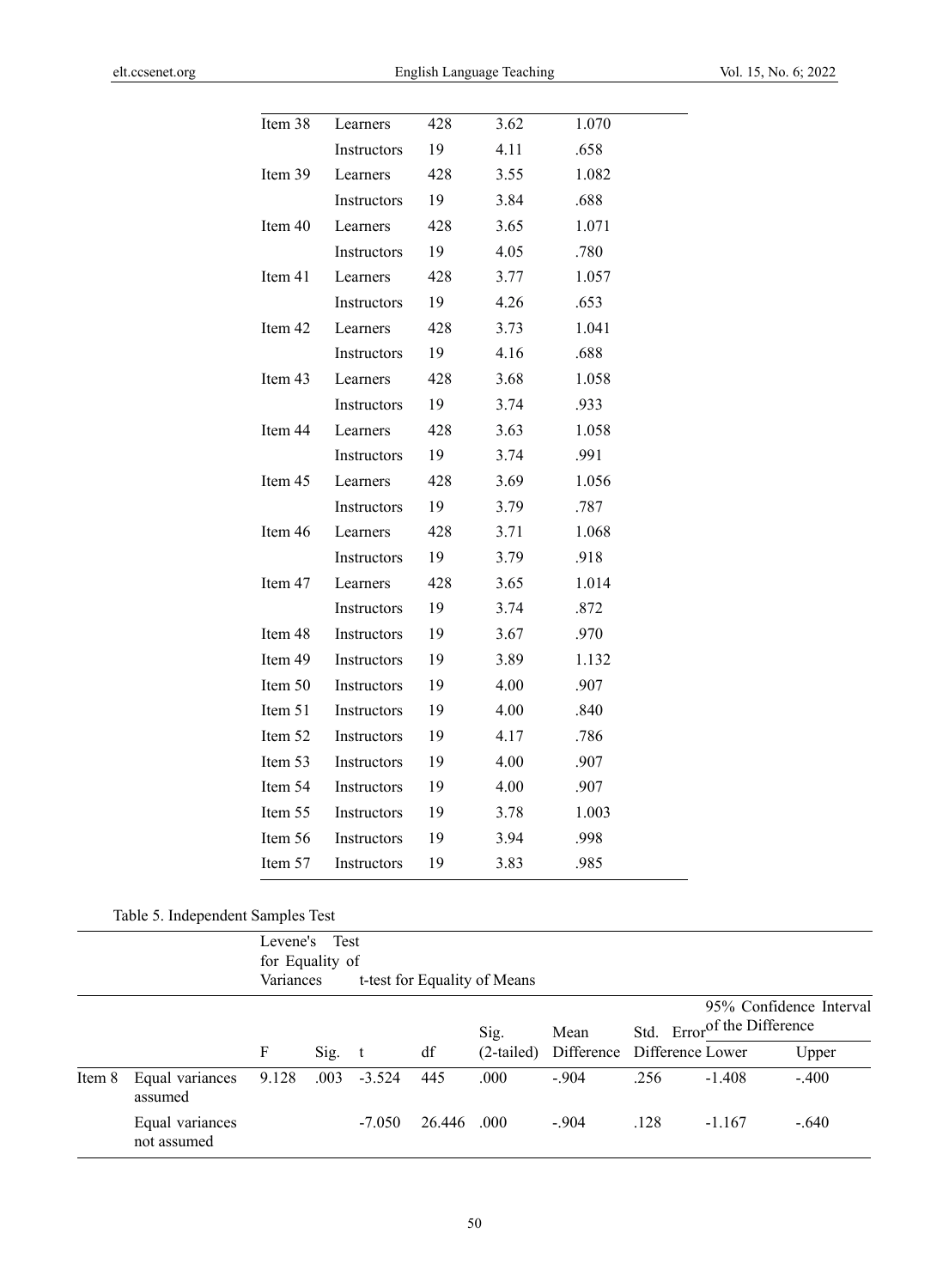| Item 9 | Equal variances<br>assumed         | 11.254 .001 |      | $-4.283$ | 445    | .000 | $-1.064$ | .248 | $-1.552$ | $-.576$  |
|--------|------------------------------------|-------------|------|----------|--------|------|----------|------|----------|----------|
|        | Equal variances<br>not assumed     |             |      | $-8.508$ | 26.285 | .000 | $-1.064$ | .125 | $-1.321$ | $-.807$  |
|        | Item 10 Equal variances<br>assumed | 9.484       | .002 | $-4.005$ | 445    | .000 | $-.988$  | .247 | $-1.473$ | $-.503$  |
|        | Equal variances<br>not assumed     |             |      | $-8.155$ | 26.853 | .000 | $-.988$  | .121 | $-1.237$ | $-.739$  |
|        | Item 11 Equal variances<br>assumed | 3.144       | .077 | $-2.844$ | 445    | .005 | $-.709$  | .249 | $-1.198$ | $-219$   |
|        | Equal variances<br>not assumed     |             |      | $-4.733$ | 23.281 | .000 | $-.709$  | .150 | $-1.018$ | $-.399$  |
|        | Item 12 Equal variances<br>assumed | 3.343       | .068 | $-2.759$ | 445    | .006 | $-.694$  | .252 | $-1.189$ | $-.200$  |
|        | Equal variances<br>not assumed     |             |      | $-3.863$ | 21.499 | .001 | $-.694$  | .180 | $-1.068$ | $-.321$  |
|        | Item 13 Equal variances<br>assumed | 1.536       | .216 | $-2.156$ | 445    | .032 | $-.536$  | .249 | $-1.025$ | $-.047$  |
|        | Equal variances<br>not assumed     |             |      | $-2.376$ | 20.027 | .028 | $-.536$  | .226 | $-1.007$ | $-.065$  |
|        | Item 14 Equal variances<br>assumed | 4.769       | .030 | $-3.101$ | 445    | .002 | $-.775$  | .250 | $-1.266$ | $-.284$  |
|        | Equal variances<br>not assumed     |             |      | $-4.254$ | 21.337 | .000 | $-.775$  | .182 | $-1.153$ | $-.397$  |
|        | Item 15 Equal variances<br>assumed | 1.892       | .170 | $-2.252$ | 445    | .025 | $-.572$  | .254 | $-1.071$ | $-.073$  |
|        | Equal variances<br>not assumed     |             |      | $-2.891$ | 20.863 | .009 | $-.572$  | .198 | $-.983$  | $-.160$  |
|        | Item 16 Equal variances<br>assumed | 2.113       | .147 | $-2.800$ | 445    | .005 | $-.656$  | .234 | $-1.116$ | $-.196$  |
|        | Equal variances<br>not assumed     |             |      | $-3.991$ | 21.645 | .001 | $-.656$  | .164 | $-.997$  | $-315$   |
|        | Item 17 Equal variances<br>assumed | 3.569       | .060 | $-1.543$ | 445    | .124 | $-.388$  | .251 | $-.882$  | .106     |
|        | Equal variances<br>not assumed     |             |      | $-1.743$ | 20.144 | .097 | $-.388$  | .222 | $-.852$  | .076     |
|        | Item 18 Equal variances<br>assumed | .032        | .859 | $-1.306$ | 445    | .192 | $-.317$  | .243 | $-.793$  | .160     |
|        | Equal variances<br>not assumed     |             |      | $-1.316$ | 19.660 | .203 | $-.317$  | .241 | $-0.819$ | .186     |
|        | Item 19 Equal variances<br>assumed | 2.197       | .139 | $-1.818$ | 445    | .070 | $-.446$  | .246 | $-0.929$ | .036     |
|        | Equal variances<br>not assumed     |             |      | $-2.155$ | 20.388 | .043 | $-.446$  | .207 | $-.878$  | $-0.015$ |
|        | Item 20 Equal variances<br>assumed | 5.036       | .025 | $-2.761$ | 445    | .006 | $-.670$  | .243 | $-1.147$ | $-.193$  |
|        | Equal variances<br>not assumed     |             |      | $-4.584$ | 23.252 | .000 | $-.670$  | .146 | $-0.972$ | $-.368$  |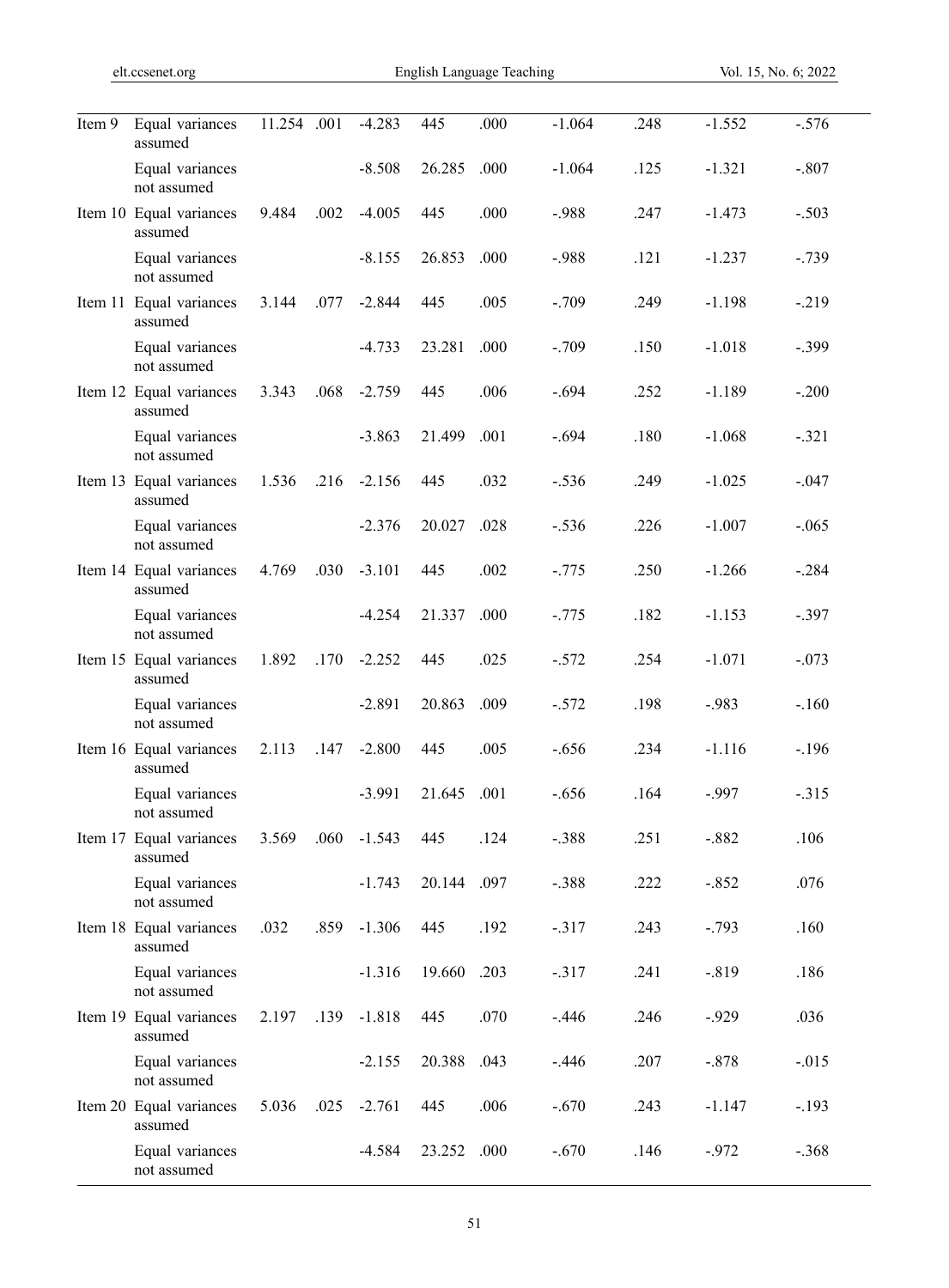÷,

| Item 21 Equal variances<br>assumed | 3.237       | .073 | $-1.573$ | 445    | .116 | $-.382$ | .243 | $-.859$  | .095     |
|------------------------------------|-------------|------|----------|--------|------|---------|------|----------|----------|
| Equal variances<br>not assumed     |             |      | $-1.901$ | 20.494 | .071 | $-.382$ | .201 | $-.801$  | .037     |
| Item 22 Equal variances<br>assumed | 6.315       | .012 | $-2.913$ | 445    | .004 | $-.713$ | .245 | $-1.194$ | $-.232$  |
| Equal variances<br>not assumed     |             |      | $-5.608$ | 25.627 | .000 | $-.713$ | .127 | $-.975$  | $-452$   |
| Item 23 Equal variances<br>assumed | 7.223       | .007 | $-1.763$ | 445    | .079 | $-.467$ | .265 | $-.988$  | .054     |
| Equal variances<br>not assumed     |             |      | $-2.244$ | 20.807 | .036 | $-.467$ | .208 | $-.900$  | $-.034$  |
| Item 24 Equal variances<br>assumed | 5.809       | .016 | $-1.429$ | 445    | .154 | $-.357$ | .250 | $-.849$  | .134     |
| Equal variances<br>not assumed     |             |      | $-1.711$ | 20.443 | .102 | $-.357$ | .209 | $-.793$  | .078     |
| Item 25 Equal variances<br>assumed | 11.201 .001 |      | $-2.361$ | 445    | .019 | $-.595$ | .252 | $-1.090$ | $-.100$  |
| Equal variances<br>not assumed     |             |      | $-4.023$ | 23.596 | .001 | $-.595$ | .148 | $-.900$  | $-.289$  |
| Item 26 Equal variances<br>assumed | 6.658       | .010 | $-1.005$ | 445    | .316 | $-.256$ | .254 | $-.756$  | .245     |
| Equal variances<br>not assumed     |             |      | $-1.395$ | 21.431 | .177 | $-.256$ | .183 | $-.636$  | .125     |
| Item 27 Equal variances<br>assumed | 4.375       | .037 | $-2.204$ | 445    | .028 | $-.552$ | .250 | $-1.044$ | $-.060$  |
| Equal variances<br>not assumed     |             |      | $-2.934$ | 21.114 | .008 | $-.552$ | .188 | $-.942$  | $-.161$  |
| Item 28 Equal variances<br>assumed | 6.686       | .010 | $-2.202$ | 445    | .028 | $-.537$ | .244 | $-1.015$ | $-.058$  |
| Equal variances<br>not assumed     |             |      | $-3.870$ | 24.045 | .001 | $-.537$ | .139 | $-.823$  | $-.250$  |
| Item 29 Equal variances<br>assumed | 4.700       | .031 | $-2.232$ | 445    | .056 | $-.538$ | .241 | $-1.011$ | $-0.064$ |
| Equal variances<br>not assumed     |             |      | $-3.766$ | 23.463 | .001 | $-.538$ | .143 | $-.833$  | $-.243$  |
| Item 30 Equal variances<br>assumed | 1.619       | .204 | 1.482    | 445    | .139 | .383    | .258 | $-.125$  | .891     |
| Equal variances<br>not assumed     |             |      | 1.883    | 20.796 | .074 | .383    | .203 | $-.040$  | .806     |
| Item 31 Equal variances<br>assumed | 2.876       | .091 | $-.370$  | 445    | .712 | $-.093$ | .252 | $-.588$  | .402     |
| Equal variances<br>not assumed     |             |      | $-.459$  | 20.649 | .651 | $-.093$ | .203 | $-.516$  | .329     |
| Item 32 Equal variances<br>assumed | 3.777       | .053 | $-.799$  | 445    | .425 | $-.196$ | .245 | $-.679$  | .286     |
| Equal variances<br>not assumed     |             |      | $-1.019$ | 20.818 | .320 | $-.196$ | .193 | $-.597$  | .205     |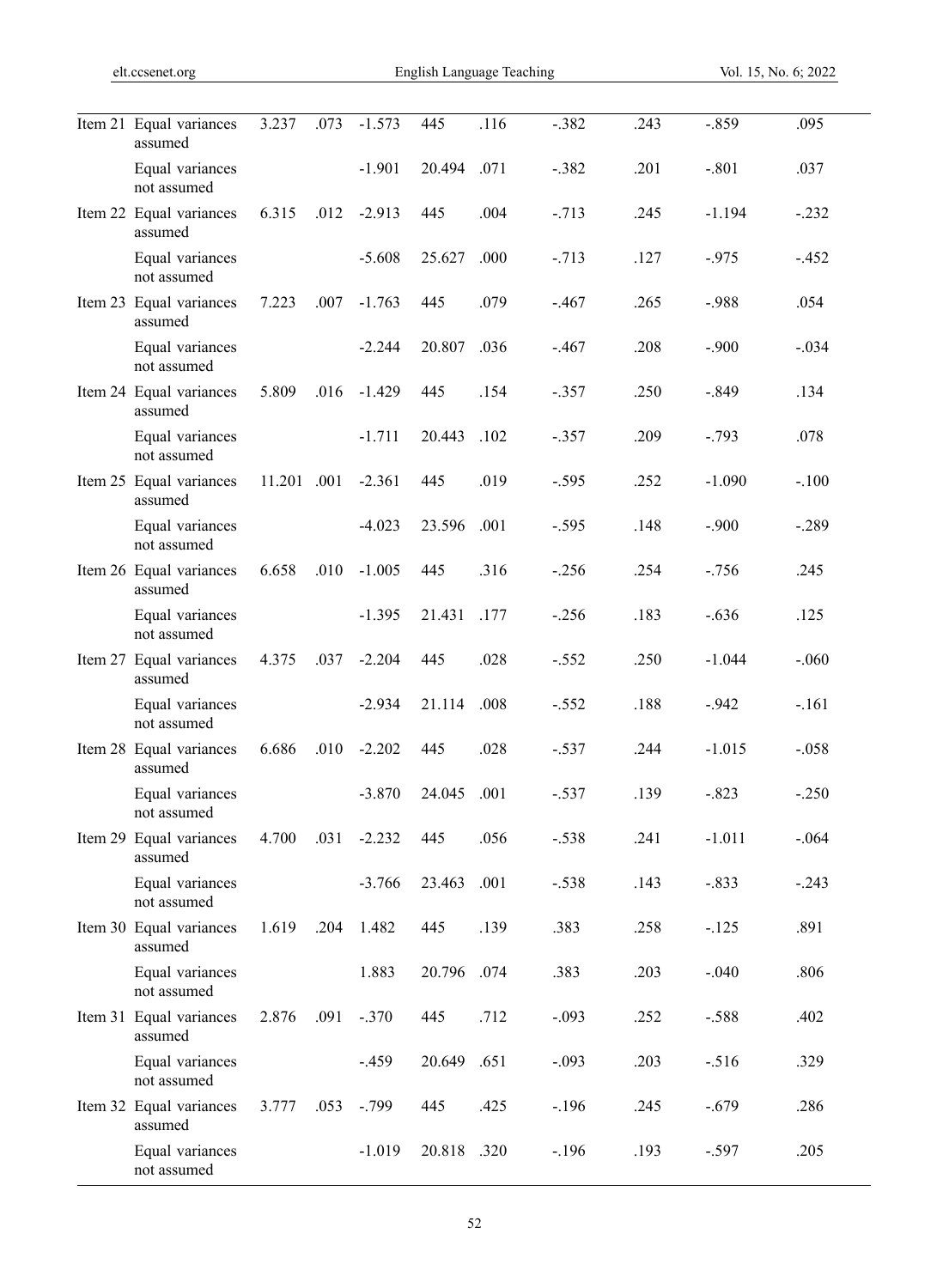| Item 33 Equal variances<br>assumed | 5.609       | .018 | $-.978$  | 445    | .329 | $-.227$ | .232 | $-.682$  | .229    |
|------------------------------------|-------------|------|----------|--------|------|---------|------|----------|---------|
| Equal variances<br>not assumed     |             |      | $-1.181$ | 20.494 | .251 | $-.227$ | .192 | $-.626$  | .173    |
| Item 34 Equal variances<br>assumed | 7.994       | .005 | $-2.276$ | 445    | .023 | $-.581$ | .255 | $-1.082$ | $-.079$ |
| Equal variances<br>not assumed     |             |      | $-3.168$ | 21.449 | .005 | $-.581$ | .183 | $-.962$  | $-.200$ |
| Item 35 Equal variances<br>assumed | 11.908 .001 |      | $-1.801$ | 445    | .072 | $-.435$ | .241 | $-.909$  | .040    |
| Equal variances<br>not assumed     |             |      | $-2.699$ | 22.101 | .013 | $-.435$ | .161 | $-.768$  | $-.101$ |
| Item 36 Equal variances<br>assumed | 6.580       | .011 | $-1.665$ | 445    | .097 | $-.404$ | .243 | $-.881$  | .073    |
| Equal variances<br>not assumed     |             |      | $-2.084$ | 20.701 | .050 | $-.404$ | .194 | $-.808$  | .000    |
| Item 37 Equal variances<br>assumed | 2.306       | .130 | $-.538$  | 445    | .591 | $-.134$ | .249 | $-.624$  | .355    |
| Equal variances<br>not assumed     |             |      | $-.649$  | 20.481 | .524 | $-.134$ | .207 | $-.564$  | .296    |
| Item 38 Equal variances<br>assumed | 9.772       | .002 | $-1.945$ | 445    | .052 | $-.481$ | .248 | $-.968$  | .005    |
| Equal variances<br>not assumed     |             |      | $-3.018$ | 22.459 | .006 | $-.481$ | .160 | $-.812$  | $-.151$ |
| Item 39 Equal variances<br>assumed | 10.289 .001 |      | $-1.151$ | 445    | .250 | $-.288$ | .251 | $-.781$  | .204    |
| Equal variances<br>not assumed     |             |      | $-1.734$ | 22.154 | .097 | $-.288$ | .166 | $-.633$  | .056    |
| Item 40 Equal variances<br>assumed | 7.079       | .008 | $-1.630$ | 445    | .104 | $-.405$ | .249 | $-.894$  | .083    |
| Equal variances<br>not assumed     |             |      | $-2.177$ | 21.134 | .041 | $-.405$ | .186 | $-.793$  | $-.018$ |
| Item 41 Equal variances<br>assumed | 3.548       | .060 | $-2.002$ | 445    | .046 | $-.490$ | .245 | $-.971$  | $-.009$ |
| Equal variances<br>not assumed     |             |      | $-3.093$ | 22.412 | .005 | $-.490$ | .158 | $-.818$  | $-.162$ |
| Item 42 Equal variances<br>assumed | 7.009       | .008 | $-1.787$ | 445    | .075 | $-.431$ | .241 | $-.906$  | .043    |
| Equal variances<br>not assumed     |             |      | $-2.602$ | 21.835 | .016 | $-.431$ | .166 | $-.775$  | $-.087$ |
| Item 43 Equal variances<br>assumed | 2.644       | .105 | $-.250$  | 445    | .803 | $-.062$ | .247 | $-.547$  | .424    |
| Equal variances<br>not assumed     |             |      | $-.280$  | 20.108 | .782 | $-.062$ | .220 | $-.521$  | .398    |
| Item 44 Equal variances<br>assumed | 1.708       | .192 | $-.429$  | 445    | .668 | $-.106$ | .247 | $-.592$  | .380    |
| Equal variances<br>not assumed     |             |      | $-.455$  | 19.864 | .654 | $-.106$ | .233 | $-.592$  | .380    |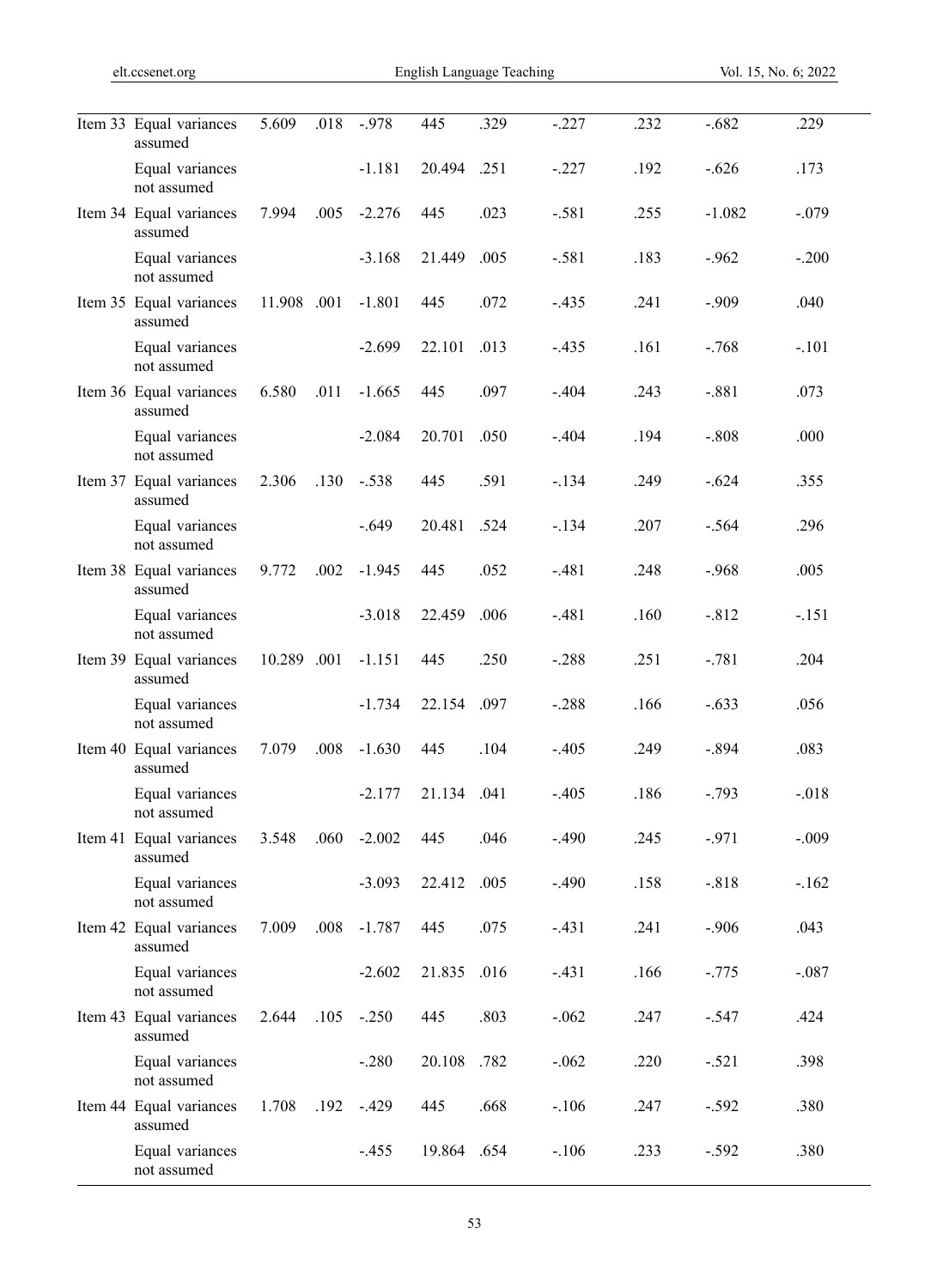|  | Item 45 Equal variances<br>assumed | 4.838 | .028 | $-.418$ | 445         | .676 | $-.103$ | .245 | $-.585$ | .380 |
|--|------------------------------------|-------|------|---------|-------------|------|---------|------|---------|------|
|  | Equal variances<br>not assumed     |       |      | $-.546$ | 20.983 .591 |      | $-.103$ | .188 | $-.493$ | .288 |
|  | Item 46 Equal variances<br>assumed | 3.931 | .048 | $-.337$ | 445         | .736 | $-.084$ | .249 | $-.573$ | .406 |
|  | Equal variances<br>not assumed     |       |      | $-387$  | 20.226 .703 |      | $-.084$ | .217 | $-.536$ | .368 |
|  | Item 47 Equal variances<br>assumed | 1.263 | .262 | $-.359$ | 445         | .720 | $-.085$ | .237 | $-.550$ | .380 |
|  | Equal variances<br>not assumed     |       |      | $-413$  | 20.224      | .684 | $-.085$ | .206 | $-.514$ | .344 |

#### **5. Conclusion**

This research was conducted as a pilot study, focusing on the leadership factors to support CE learners' mastery of core competencies in one of the AOUs in Shanghai, China. With the questionnaire surveys and interviews, in terms of the educational elements coded from literature, 39 supporting leadership factors were synthesized and proposed, categorized into synergistic leadership factors of stakeholders' perception, leadership behavior, and external forces. This research mainly benefits instructional leaders and instructors of CE in this AOU in Shanghai of China, as well as being beneficial to researchers in related fields, administrators or supervisors of CE instruction, heads of AOUs in similar contexts, and other stakeholders in corresponding institutions and organizations. Meanwhile, it also provides reference for the AOUs in other cities of China to figure out the leadership factors fitting into their own contexts. However, since this research deals with the leadership factors at the instructional level, the factors of organizational structure, in terms of the Synergistic Leadership (Irby et al., 2002), still require further study from a broader perspective.

#### **References**

- Bağ, H. K., & Gürsoy, E. (2021). The effect of critical thinking embedded English course design to the improvement of critical thinking skills of secondary school learners. *Thinking Skills and Creativity, 41*, 1-13. https://doi.org/10.1016/j.tsc.2021.100910
- Brown, G., & Irby, B. J. (1995). The development of a feminist-inclusive leadership theory. In Bredeson, P. & Schibner, J. (Eds.), *The Professoriate: Challenges and Promises*. Technomatic, Lancaster, PA.
- Chan, J. Y. H. (2021). Examining authenticity from an ELF perspective: the development of listening test papers in Hong Kong (1986-2018). *Journal of English as a Lingua Franca, 10*(1), 141-165. https://doi.org/10.1515/jelf-2021-2056
- China Ministry of Education [CMOE]. (2020a). *National College English Teaching Requirements.* Beijing: Higher Education Press.
- Chomsky, N. (1969). *Aspects of the syntax theory*. Massachusetts: MIT Press.
- Coll, R., & Zegwaard, K. E. (2011). *International handbook for cooperative and work-integrated education: International perspectives of theory, research and practice* (2nd ed.). Lowell, MA: World Association for Cooperative Education (WACE).
- Cronbach, L. J. (1951). Coefficient alpha and the internal structure of tests. *Psychometrika, 16*, 297-334. https://doi.org/10.1007/BF02310555
- Day, C. (2012). *Routledge International Handbook on Teacher and School Development*. Routledge: London. https://doi.org/10.4324/9780203815564
- European Union [EU]. (2006). Key Competences for Lifelong Learning -- A European Reference Framework. *Official Journal of the European Union*, 2006/L394, 13-18. Retrieved from https://eur-lex.europa.eu/legal-content/EN/TXT/PDF/?uri=CELEX:32006H0962&from=EN
- European Union [EU]. (2019). *Key Competences for Lifelong Learning*. Luxembourg: Publications Office of the European Union. Retrieved from https://data.europa.eu/doi/10.2766/291008
- Holtkamp, L., Irby, B. J., Brown, G., & Yang, L. L. (2007). Validation of the Synergistic Leadership Theory. *Journal of Research for Educational Leaders, 4*(1), 102-138.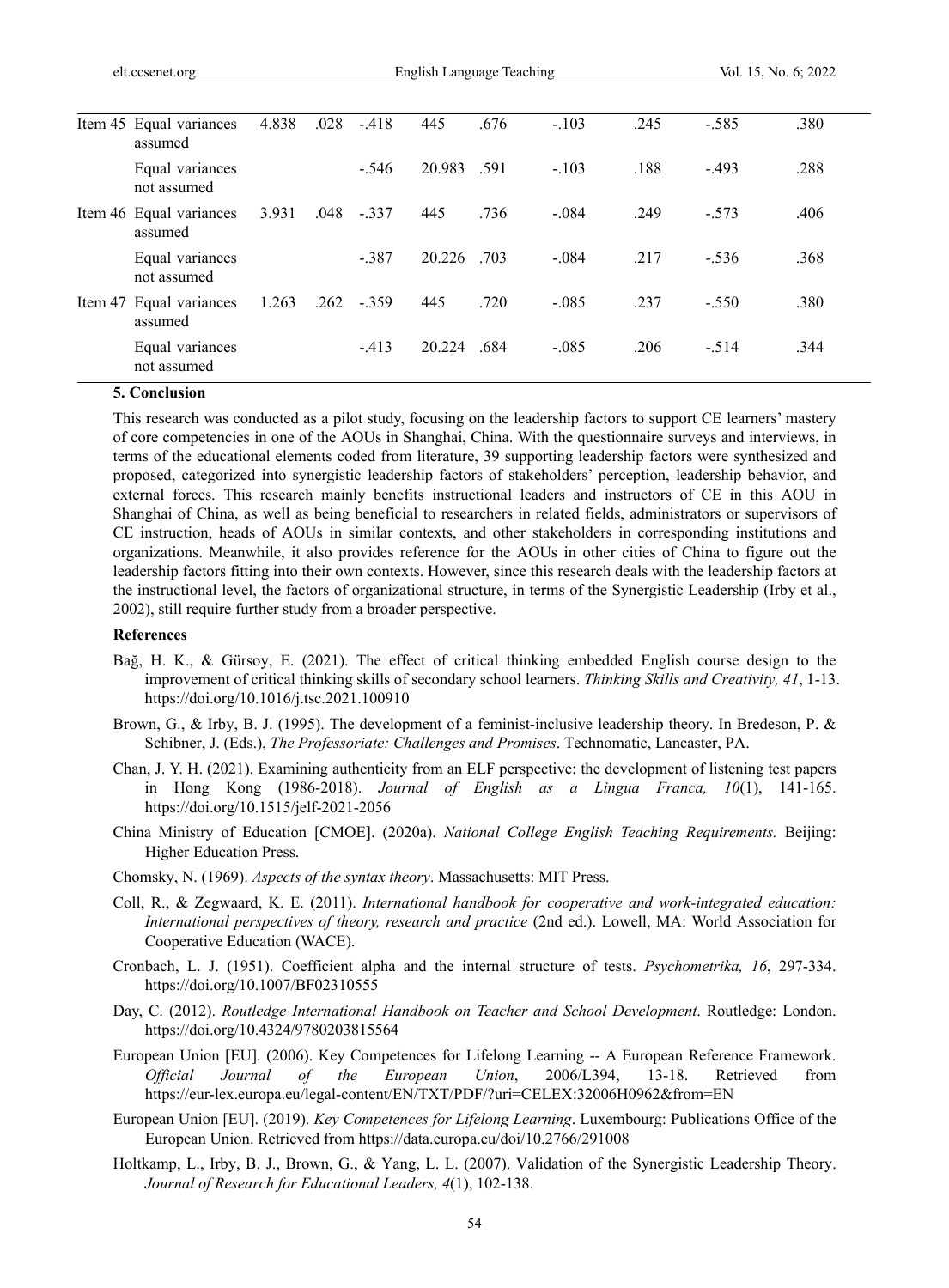- Irby, B. J., Brown, G., & Duffy, J. (2000). *Organizational and leadership effectiveness inventory.* Huntsville, TX: Sam Houston Press.
- Irby, B. J., Brown, G., Duffy, J. A., & Trautman, D. (2002). The Synergistic Leadership Theory. *Journal of Educational Administration, 40*(4), 304-322. https://doi.org/10.1108/09578230210433409
- Kivunja, C. (2015). Teaching Students to Learn and to Work Well with 21st Century Skills: Unpacking the Career and Life Skills Domain of the New Learning Paradigm. *International Journal of Higher Education, 4*(1), 1-11. https://doi.org/10.5430/ijhe.v4n1p1
- Lesley, M., Beach, W., & Smit, J. (2021). "You Can't Put Everything I've been through into Professional Development": Transformative Literacy Coaching in an "Underperforming" High School. *Literacy Research and Instruction, 60*(1), 13-35. https://doi.org/10.1080/19388071.2020.1777231
- Likert, R. (1932). A technique for the measurement of attitudes. *Archives of Psychology, 140*, 44-53.
- Liu, J., & Chen, M. (2021). VUCA Approach to Adapting Presidents' Leadership Styles in China's Application-oriented Higher Education Institutions. *IMCC Journal of Science, 1*(1), 32-45.
- Lucas, B., & Venckutė, M. (2020). *Creativity a transversal skill for lifelong learning. An overview of existing concepts and practices*. Luxembourg: Publications Office of the European Union.
- McGee, A., Haworth, P., & MacIntyre, L. (2015). Leadership Practices to Support Teaching and Learning for English Language Learners. *TESOL Quarterly, 49*(1), 92-114. https://doi.org/10.1002/tesq.162
- Ni, X. (2017). Analysis of College English Curriculum Based on Learner's Needs. *Proceedings of the 7th International Conference on Management, Education, Information and Control (MEICI)*, 645-649. https://doi.org/10.2991/meici-17.2017.127
- Organisation for Economic Co-operation and Development [OECD]. (2018). *The Future of Education and Skills: Education 2030 -The future we want*. OECD Publishing.
- Partnership for 21st Century Skills [P21]. (2019). *Framework for 21st Century Learning Definitions*. Retrieved from https://static.battelleforkids.org/documents/p21/P21\_Framework\_DefinitionsBFK.pdf
- Reinhard, K., & Pogrzeba, A. (2016). Comparative cooperative education: Evaluating Thai models on work-integrated learning, using the German Duale Hochschule Baden-Wuerttemberg model as a benchmark. *Asia-Pacific Journal of Cooperative Education, 17*(3), 227-247.
- Senge, P. (2006). *The Fifth Discipline: The Art & Practice of the Learning Organization*. New York: Currency/Doubleday.
- Shah, S. R. (2017). The Significance of Teacher Leadership in TESOL: A Theoretical Perspective. *Arab World English Journal, 8*(4), 240-258. https://doi.org/10.24093/awej/vol8no4.16
- Slapac, A. (2021). Advancing Students' Global Competency through English Language Learning in Romania: An Exploratory Qualitative Case Study of Four English Language Teachers. *Journal of Research in Childhood Education, 35*(2), 231-247. https://doi.org/10.1080/02568543.2021.1880993
- Voogt, J., & Roblin, N. P. (2012). A comparative analysis of international frameworks for 21st century competences: Implications for national curriculum policies. *Journal of Curriculum Studies, 44*(3), 299-321. https://doi.org/10.1080/00220272.2012.668938
- Wang, T. (2019). Competence for Students' Future: Curriculum Change and Policy Redesign in China. *ECNU Review of Education, 2*(2), 234-245. https://doi.org/10.1177/2096531119850905
- Wei, R., Liu, J., Bai, X., Ma, X., Liu, Y., Ma, L., Gan, Q., Kang, C., & Xu, G. (2020). The Research Design of the 5Cs Framework for Twenty-first Century Key Competences. *Journal of East China Normal University (Educational Sciences), 2*, 20-28. https://doi.org/10.16382/j.cnki.1000-5560.2020.02.003
- Whitehead, G. E. K., & Greenier, V. T. (2019). Beyond Good Teaching Practices: Language Teacher Leadership From the Learners' Perspective. *TESOL Quarterly, 53*(4), 960-985. https://doi.org/10.1002/tesq.526
- World Economic Forum [WEF]. (2020). *Schools of the Future: Defining New Models of Education for the Fourth Industrial Revolution.* Retrieved from https://www.weforum.org/reports/schools-of-the-future-defining-new-models-of-education-for-the-fourth-i ndustrial-revolution